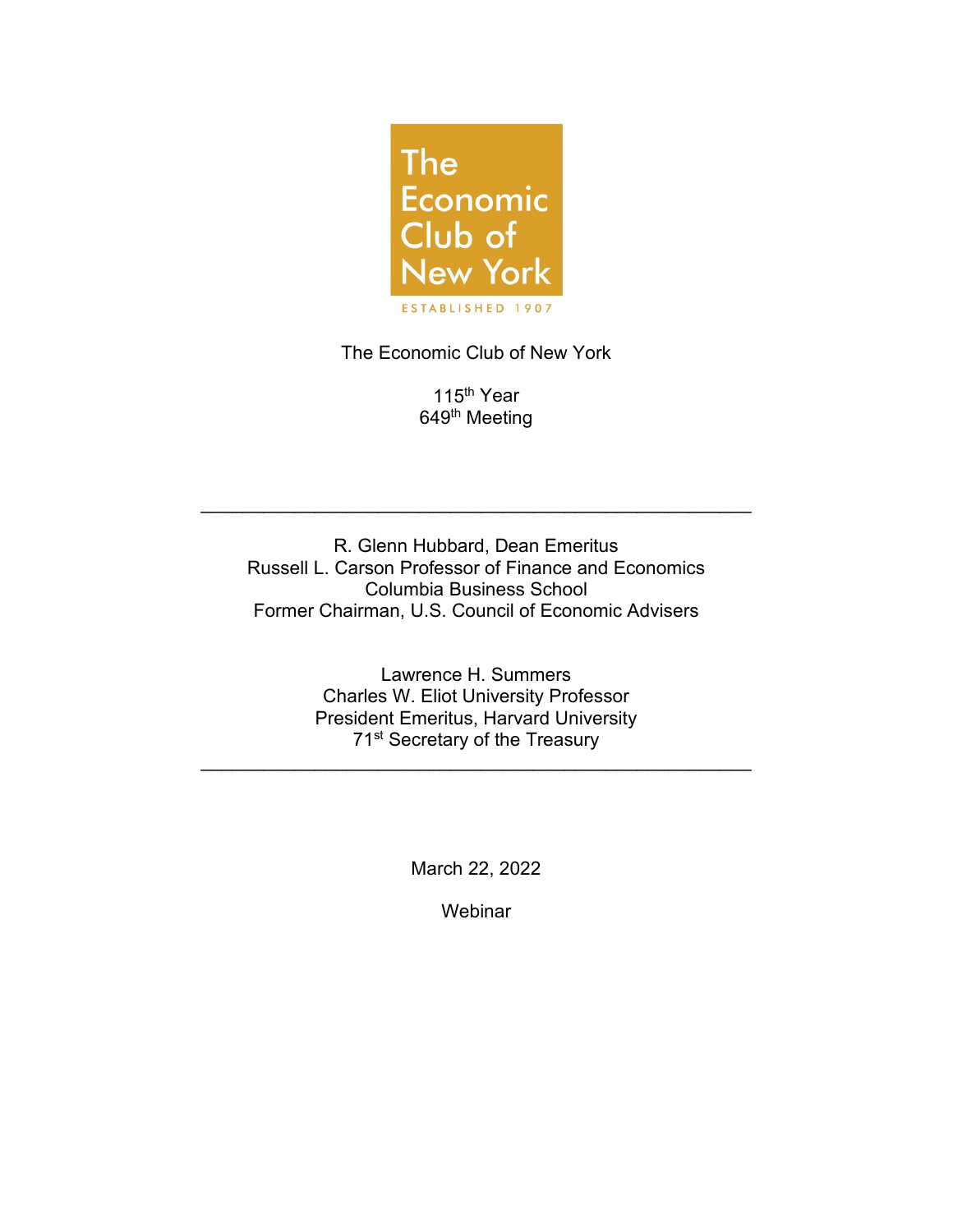Introduction

President Barbara Van Allen

Good morning. Welcome to the 649<sup>th</sup> meeting of The Economic Club of New York. I'm Barbara Van Allen, President and CEO of the Club. It's an honor to be here today with all of you in a milestone year, our  $115<sup>th</sup>$  anniversary. The Economic Club of New York is the nation's leading nonpartisan forum for discussions on economic, social and political issues, and we feel this mission is as important today as it's ever been. A special welcome to members of the ECNY 2022 Class of Fellows – a select group of diverse, rising, next-gen business thought leaders. We also have joining us today grad students from a number of universities, including Rutgers, Fordham and the CUNY Graduate Center.

Today, I'm honored to welcome back two of America's leading economists and ECNY Club members, Glenn Hubbard and Lawrence Summers. Although they need no introduction, I want to briefly introduce them for anyone that is new today.

Glenn is the Russell L. Carson Professor of Finance and Economics at Columbia University. He previously served as the Dean of the Columbia University Business School from 2004 to 2019. He was Chairman of the U.S. Council of Economic Advisers from 2001 until 2003 and Chair of our very own Economic Club of New York from 2007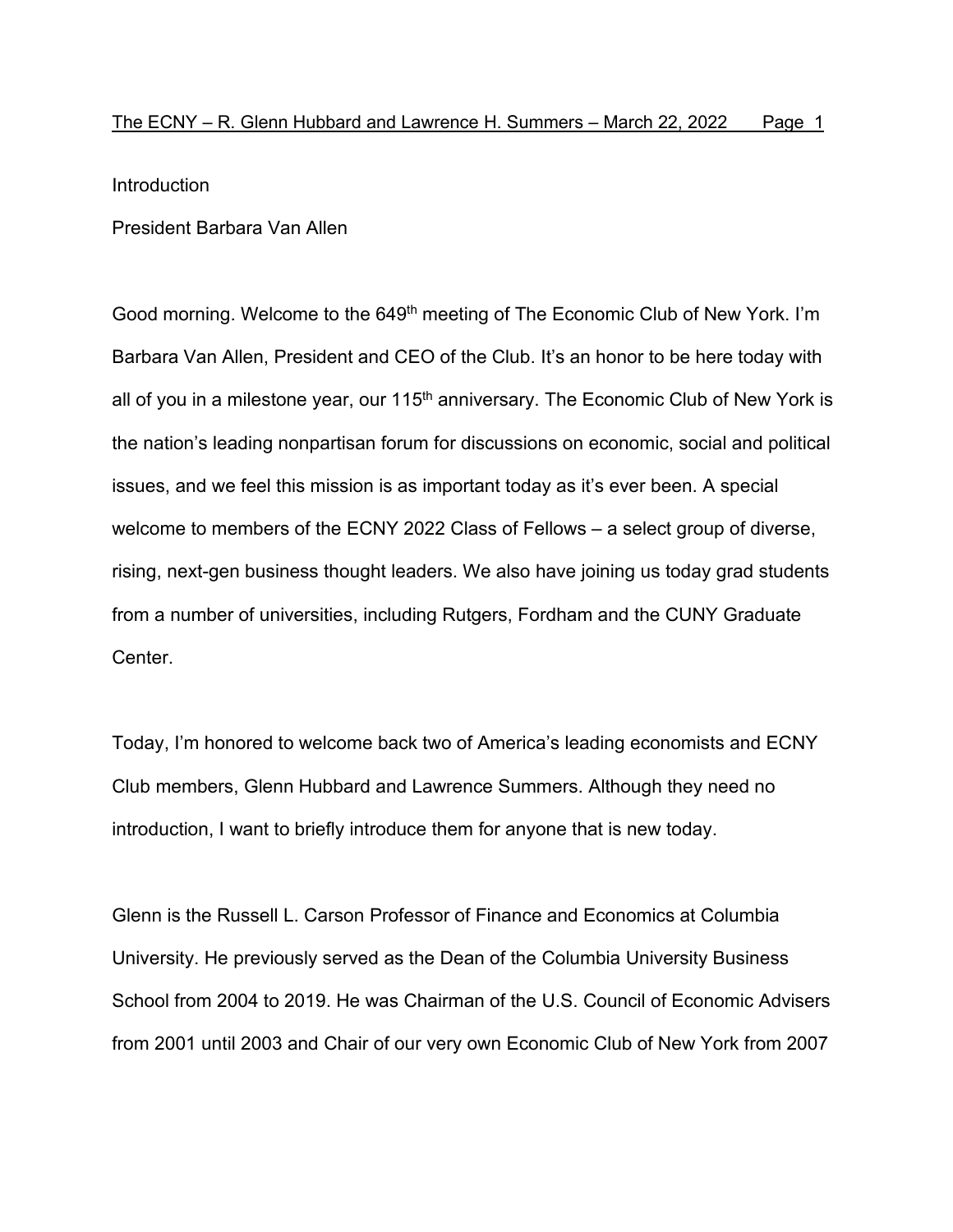to 2010. Currently, he's on the board of ADP, BlackRock Fixed Income Funds. He's co-Chair of the Committee on Capital Markets Regulation, and MetLife where he is Chair.

Larry Summers is the Charles W. Eliot University Professor and President Emeritus of Harvard University. He served in a series of senior policy positions in Washington, D.C., including serving as 71<sup>st</sup> Secretary of the Treasury for President Clinton, Director of the Economic Council for President Obama, and Vice President of Development Economics and Chief Economist of the World Bank. He is currently the Charles W. Eliot University Professor at Harvard University and Weil Director of the Mossavar-Rahmani Center for Business and Government at Kennedy's Government School.

I'd like to mention the format today is a conversation. We're going to end promptly at 11:30. Any questions that were submitted have been shared and may be addressed during the conversation. And, in addition and importantly, we're going to use the chat box for this conversation, and you can enter directly questions in the chat box, which they will consider based on time permitted. As a reminder, this conversation is on the record and we do have media on the line. Gentlemen, if you're ready, I'm ready to pass this over to you. Thank you again for joining us.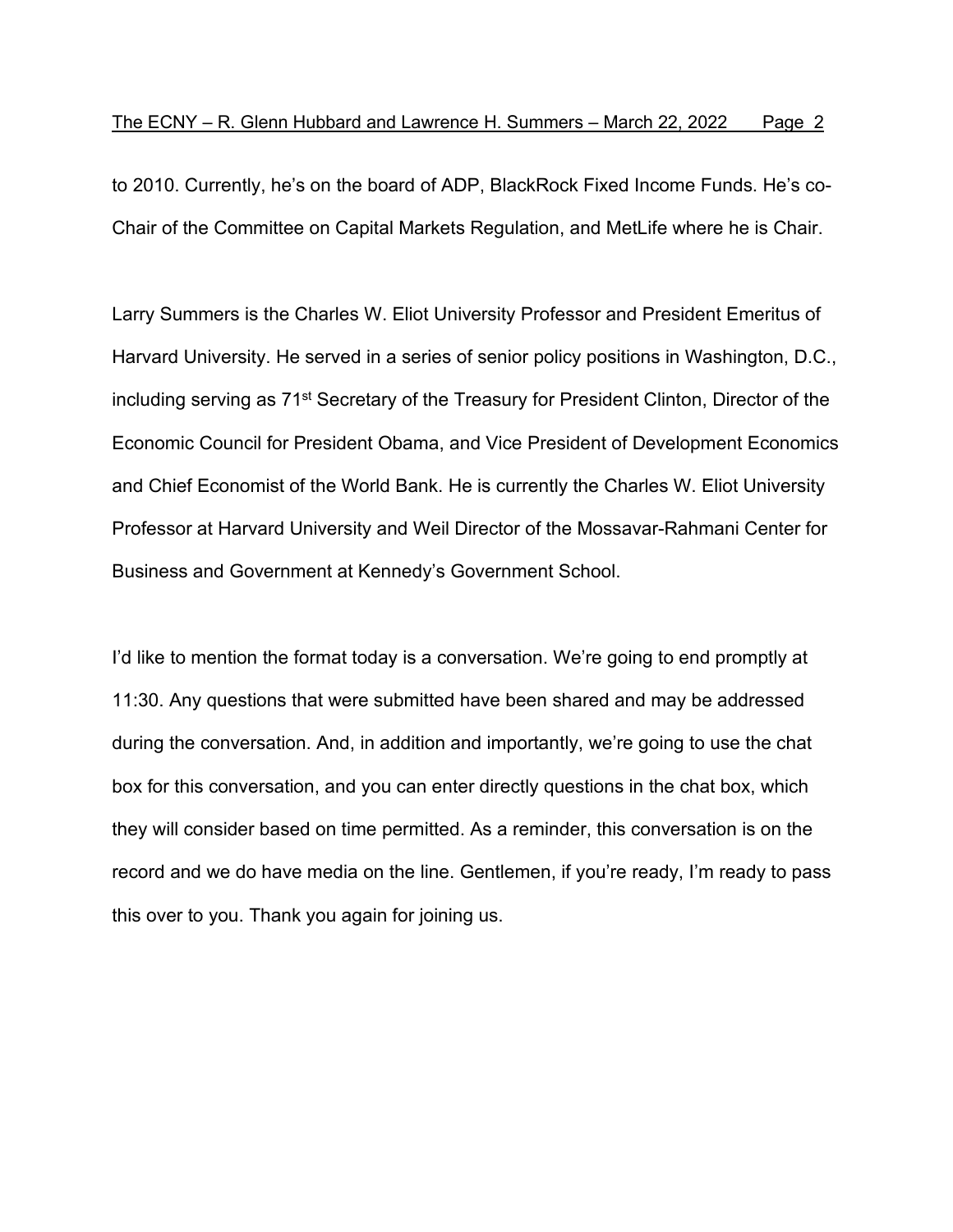## Conversation between R. Glenn Hubbard and Lawrence H. Summers

R. GLENN HUBBARD: Thanks so much, Barbara. Larry, it's great to see you as always. You know, when we had these conversations before, we thought the pandemic was the significant event we would be talking about for a very long time. That's still a significant event, but it's no longer THE significant event.

There's a lot to discuss and let's just get to it. You and I had talked about a number of topics in advance, but I think we would be remiss if we didn't start with Ukraine. Obviously a horrible humanitarian and geopolitical crisis with both short-run and longrun effects. I'll turn to you first and then come back. What do you see as the key short run economic effects here? And what are some of the longer run questions that we may be not talking about enough?

LAWRENCE H. SUMMERS: Glenn, it's good to be back here with you. One thing we thought – at least I thought – on some of these calls before that certainly does not look right is that crucial national security challenges were switching from those involving balancing power among nations to fostering cooperation among nations. The latter, fostering cooperation, continues to be vitally important, and I don't think we've seen the last in your lifetime and mine of major pandemic threats, Glenn. But certainly I underestimated the risks of return to situations of great power, military conflict.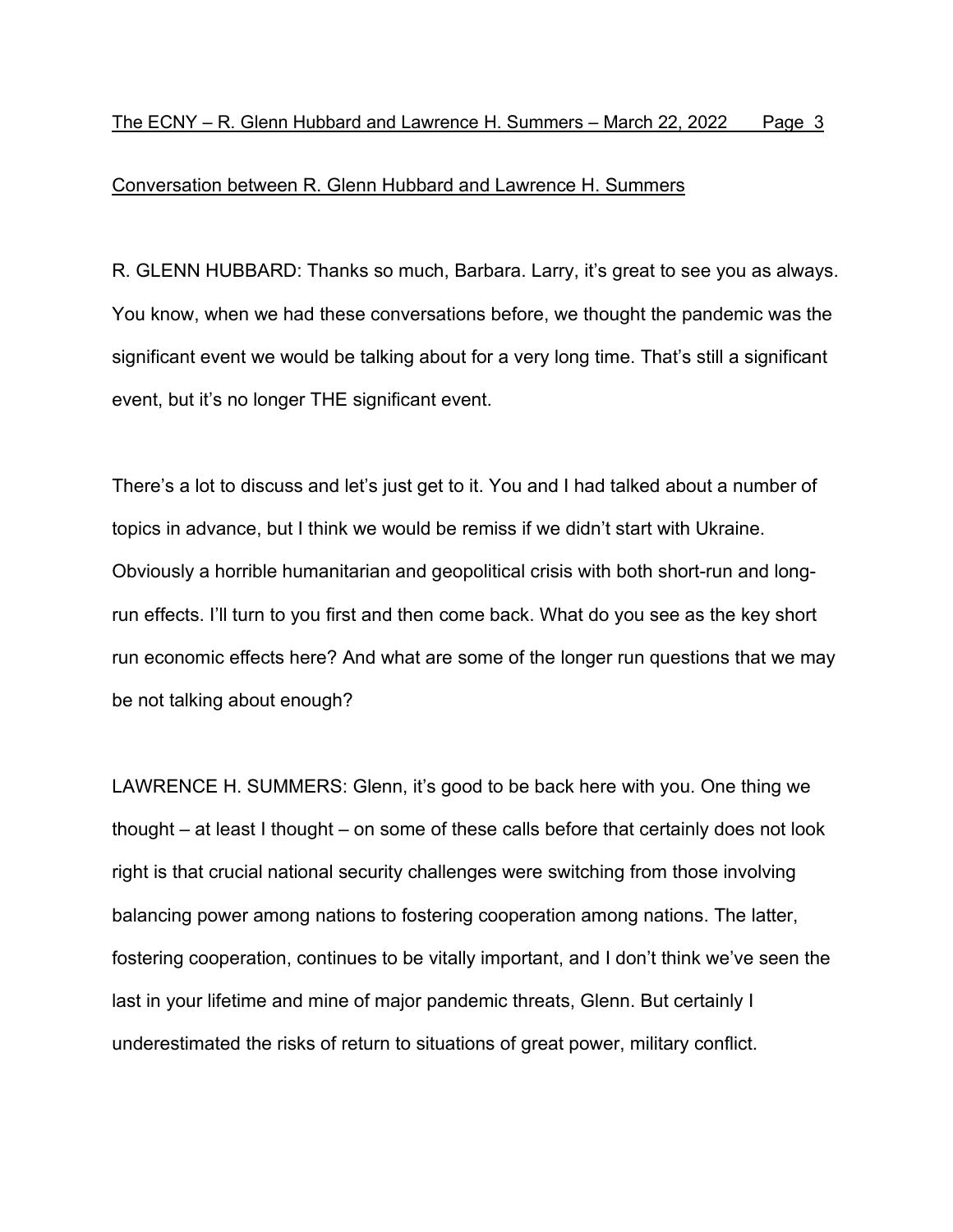For the short run, I think this is serious but manageable. The effect of the war primarily and the sanctions secondarily will be an adverse supply shock, manifest in higher oil prices and higher commodity prices more generally reminiscent, at least qualitatively, of the 1970s at a time when, given inflation threats, we very much didn't need that. And so the echoes of the 1970s when mismanaged and excessive aggregate demand were followed by very bad breaks on the supply side seem to me what one needs to think about in the short run.

Obviously, for the Russian economy this is going to be an epic calamity given that our goal is to inflict pain and we are likely to succeed. What I would say from a global economic point of view, if one thought about supply shocks that were very substantial but not on the current reading as severe as those of the 1970s, in part because the prices aren't going to spike quite as much, and more because the economies are less energy and commodity sensitive. That's how I would think about it.

I think if history remembers this and this is a prominent episode in history books fifty years from now, it will not be because of the economics and it will not be because of the humanitarian costs in Ukraine, grim as they are. It will be because of what this means for global order. Global order is in many ways like the air. We take it for granted until it is absent. And I think we, in the United States, need to be pondering what this is going to mean for a broad set of our relationships. Russia and China, at least potentially, are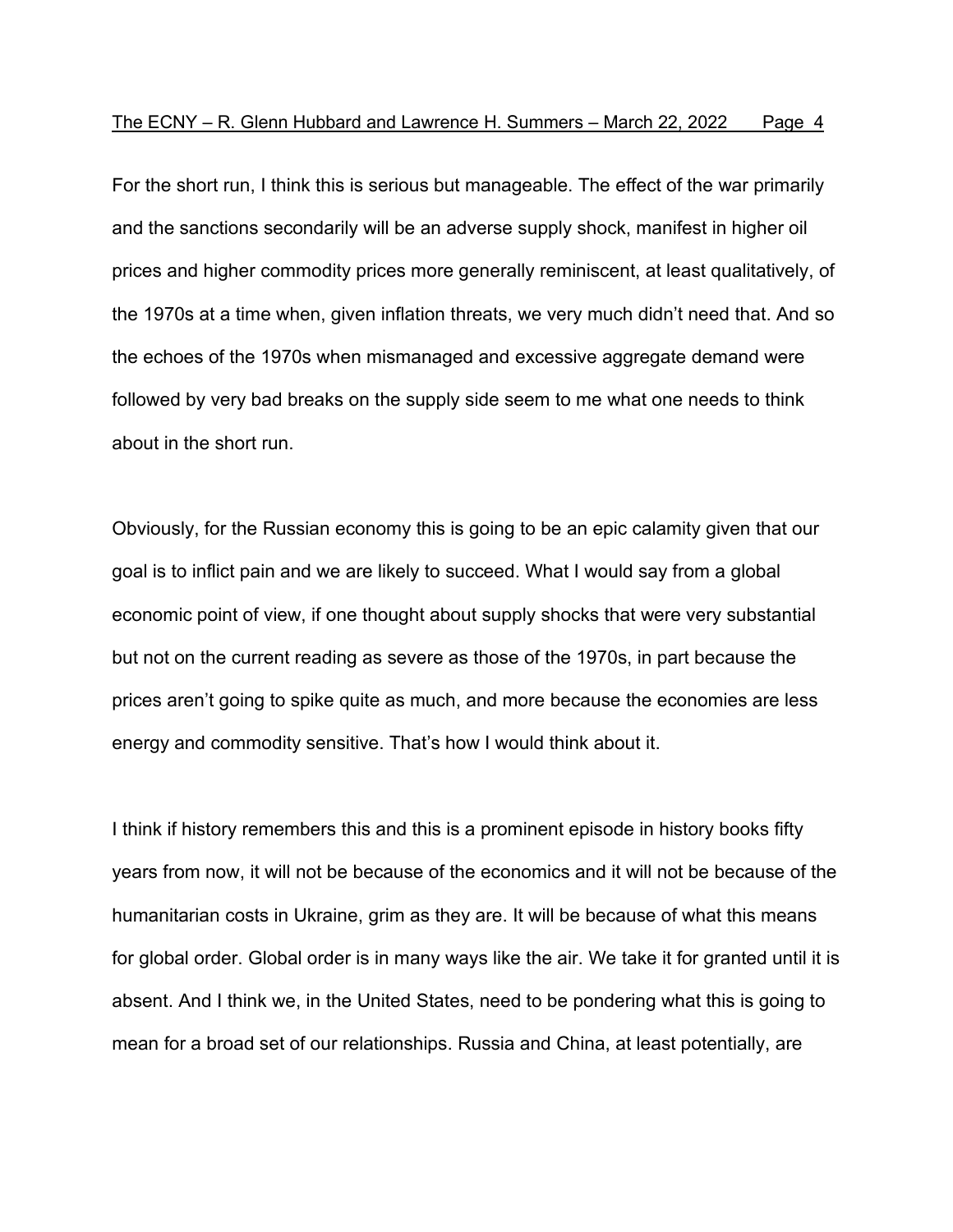going to be more allied than we imagined, although that is in some doubt.

We highlight the fact that at the United Nations we won a decisive vote in the General Assembly, but if you count votes weighted by people, we actually lost quite badly. India, Brazil, a number of powerful nations have not been terribly sympathetic to our perspective. And I think this question of what kind of world order is going to be created coming out of this episode is the really profound question.

It may not be too early for us as economists or our friends who are international relations specialists to begin thinking about the post-post-Cold War world. The interval between the end of the Cold War with the fall of the Berlin Wall and now is considerably longer than the interval that existed between World War I and World War II and not that much longer, not that much shorter than the post-Cold War era. So I think the really important implications are around world order.

R. GLENN HUBBARD: I would agree with that. I mean certainly in the short run, we will feel pain from higher energy prices, although as you said, rules of thumb about the effect of oil prices on the economy were largely drawn from the 70s. Contemporary examples are a much smaller effect, so they will be painful but not likely devastating. Probably more feeling would be supply chains and things like nickel and palladium and commodities like that, that Russia plays a role in. Aluminum as well. Food prices may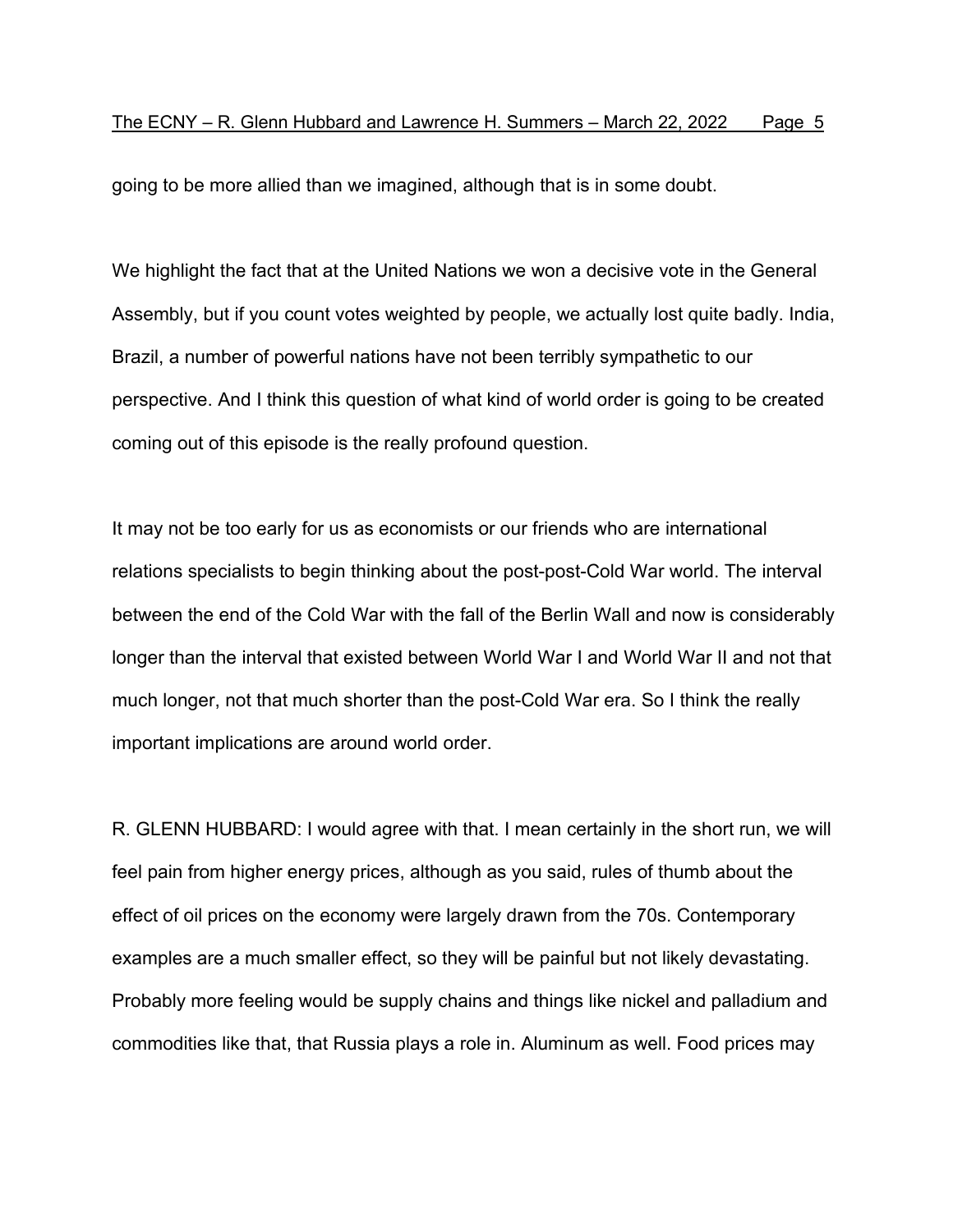be a biggest short run deal, not just prices but the scarcity aspects for Africa and the Middle East are certainly a big deal.

But I agree with you, the big deal is the long run. And I think too much attention maybe being placed on, say, what's the future of the dollar, given how harsh the sanctions have been. Will people try to evade that? I don't know what your take is. I'm more sanguine that the dollar remains simply because there's really no meaningful alternative to it to store massive amounts of wealth for large countries.

But I think, to pick up on something you said, there's been too little attention paid to the need for defense. There was a peace dividend at the end of the Cold War that was largely recycled into domestic spending, tax reductions and other things. And I think all large economies in the west are going to base the need to spend more on defense, whether it's explicit defense or cyber or private investments. And, of course, particularly in Europe where fiscal choices are already tight, this really poses questions of what are the offsets? Are we going to cut some other spending? Are we going to raise taxes? Those are politically uncomfortable things.

I get a little worried, certainly even in this country, to hear the President say the goal is for Americans not to feel pain. Well, we will feel pain. And we will feel it in our hearts, but we will, importantly, as economists, feel it in markets and in these longer-term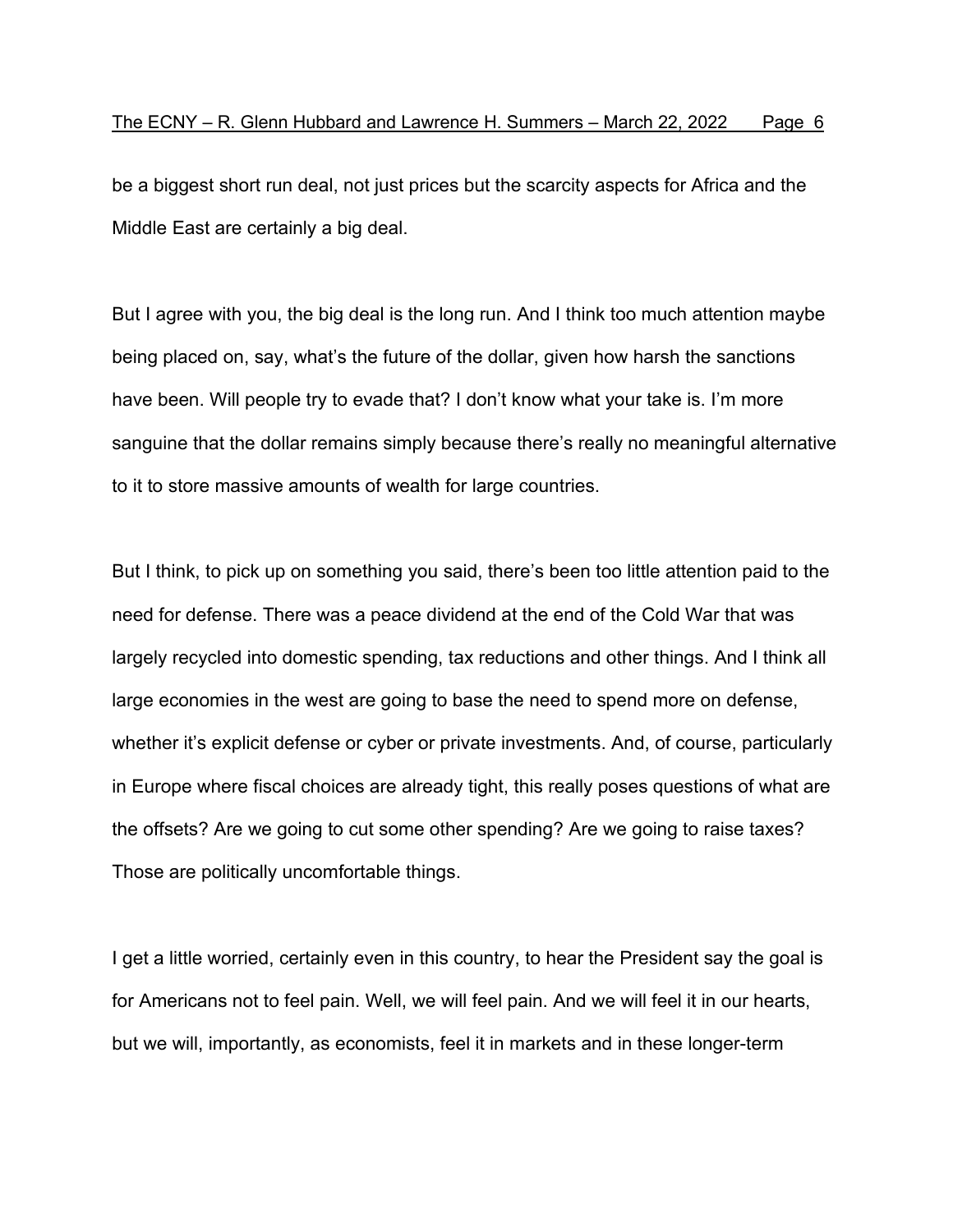questions. But I don't know if you had further thoughts on the world order.

LAWRENCE H. SUMMERS: Glenn, I think we're mostly in raging agreement here. Let me pick up on three things you said. First, accept sacrifice. I've been sorry to see the degree of emphasis on protection against rising gas prices. Even if gas prices go to, even if oil prices go to \$200 a barrel, the price of driving a mile will not be higher than it was in the 1970s because cars are much more fuel-efficient and because of the inflation that's taken place since that time. The previous generation sacrificed much more than higher gasoline prices for freedom and this generation ought to be as well. I've seen a lot of bad ideas in my time. Among the worst are the proposals circulating in Washington for windfall profits taxes on oil companies and for gas taxes. They're really terrible ideas.

Secondly, I would agree with you on the dollar. I thought Sebastian Mallaby had a very perceptive column making the point that nobody is going to move, nobody is likely to move into euro or yen because they're worried about what's going to happen in the dollar since at the same moments the dollar is sanctioned, euro and yen are likely to be sanctioned. And I think a breakdown of norms and an increasingly hostile world is not going to be a world where people are going to want to hold their most secure assets in RMB. And you can put your resources into bitcoin, but for your resources to be useful, you have to be able to take them out of bitcoin and that brings you back to questions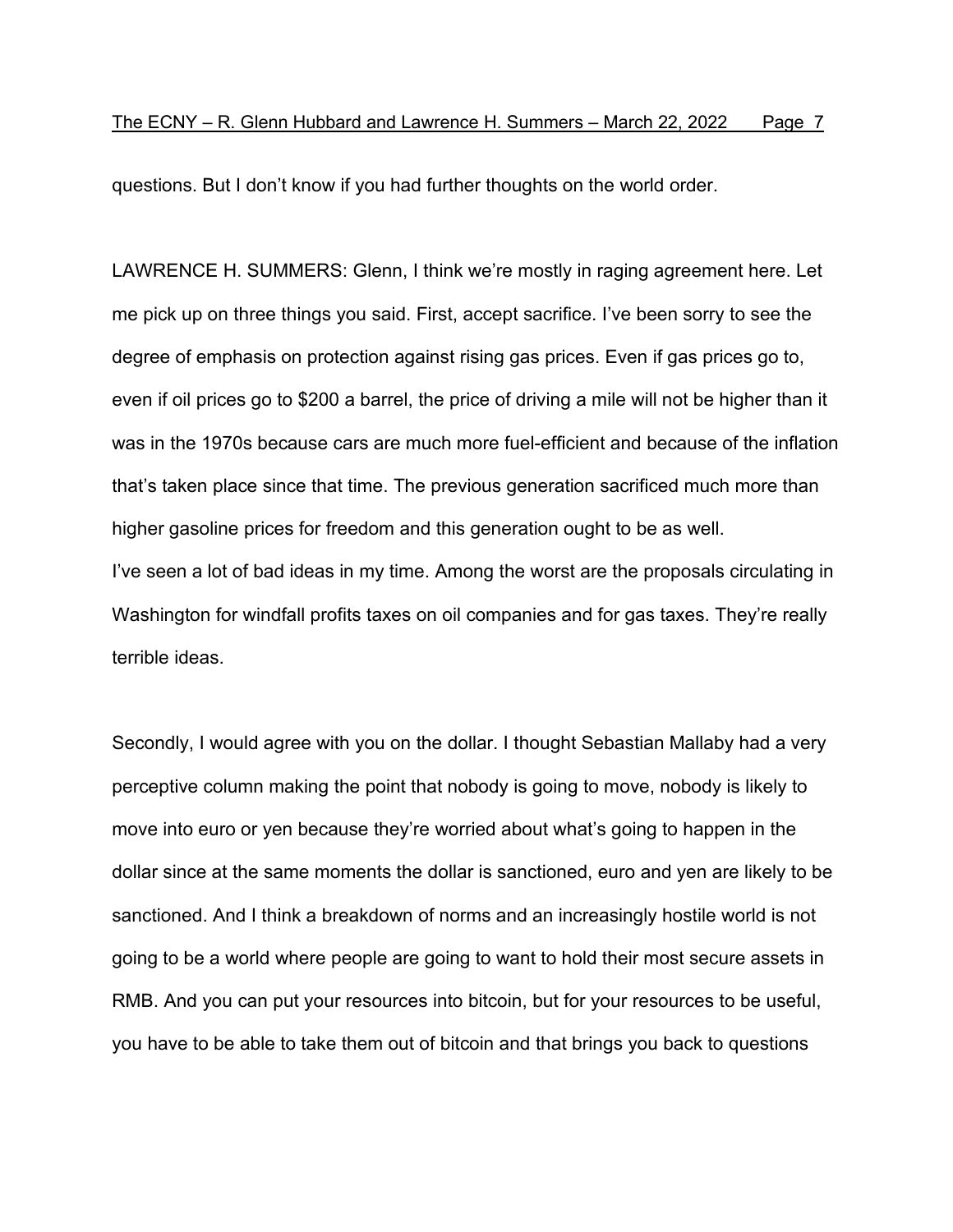about the dollar. So the dollar has risen in this moment of trouble as it always does in moments of trouble, and I think we can afford to be quite serene about the dollar.

I would agree with you on increased defense spending. I would be surprised if defense spending as a share of GDP towards the end of this decade isn't half a percent or more higher than current projections that call for it to decline would have it. I would emphasize, ask you to emphasize, in addition to cybersecurity and private investment, the importance of collective security investments around pandemic protection and around climate change. These are real national security issues in my view. And we make a mistake and will make a mistake if in our rush to concern about what is happening in Eurasia, we lose sight of those challenges in which we have underinvested.

R. GLENN HUBBARD: I agree with that. I'd like to go back to something you said on gas taxes and windfall profits taxes. This is certainly not a time to be cutting or eliminating gas taxes. One key problem with the windfall profits tax here is that for swing producers like U.S. shale, marginal extraction costs are very high. So if I now have a tax regime that says if the price gets above that threshold, I simply tax it away, it's very hard to encourage that kind of investment.

I agree with you on climate change. And this is one area where I think there may be an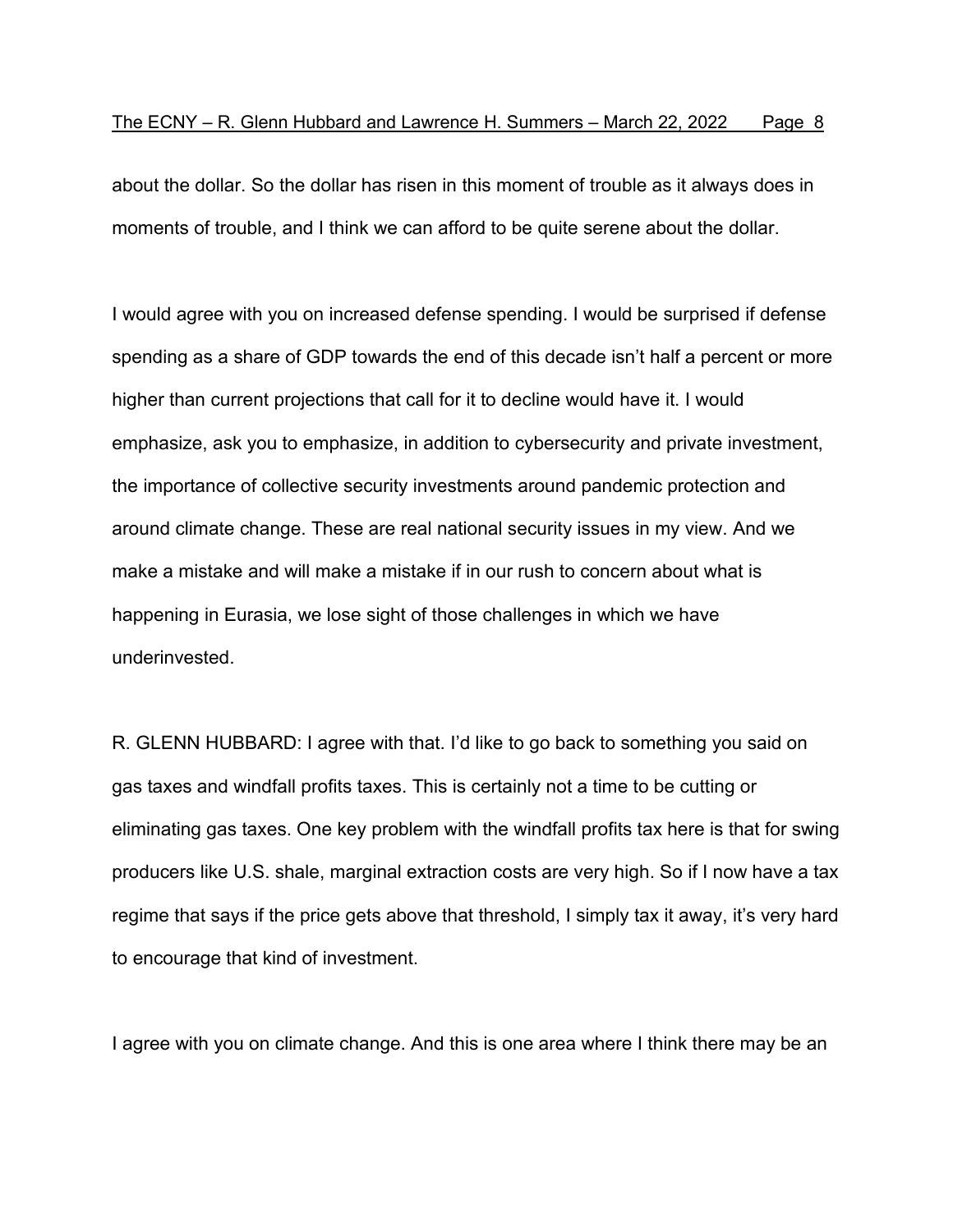in-concert action between this crisis and climate change, which is the high prices for oil and for natural gas also are encouraging at the same time the development of renewables and alternatives. And rather than thinking about capping prices, we might even be wanting to think about opportunities for even price floors that encourage this kind of investment.

Certainly in Europe, if Europe is to develop the kind of LNG storage it's going to need should it choose to move away from Russia, there would have to be some kind of state guarantees or supports on prices. Otherwise, you're not going to have that kind of private investment in a volatile market. So I agree with you, I think we're in really early innings on thinking about this and it would be better to see less sloppy thinking and a little more long-term thinking.

LAWRENCE H. SUMMERS: The key proposition about windfall profits taxes is that they're not. No matter how they're designed, they will, in expectation, bear on new investments and, therefore, they will operate in the wrong direction. I think we do need to credit more than I would have a few years ago policies directed at subsidizing and mandating renewables.

I was not widely enthusiastic about CAFÉ standards because I thought, you know, it would be better to just tax gasoline. I had a set of standard economic arguments. But I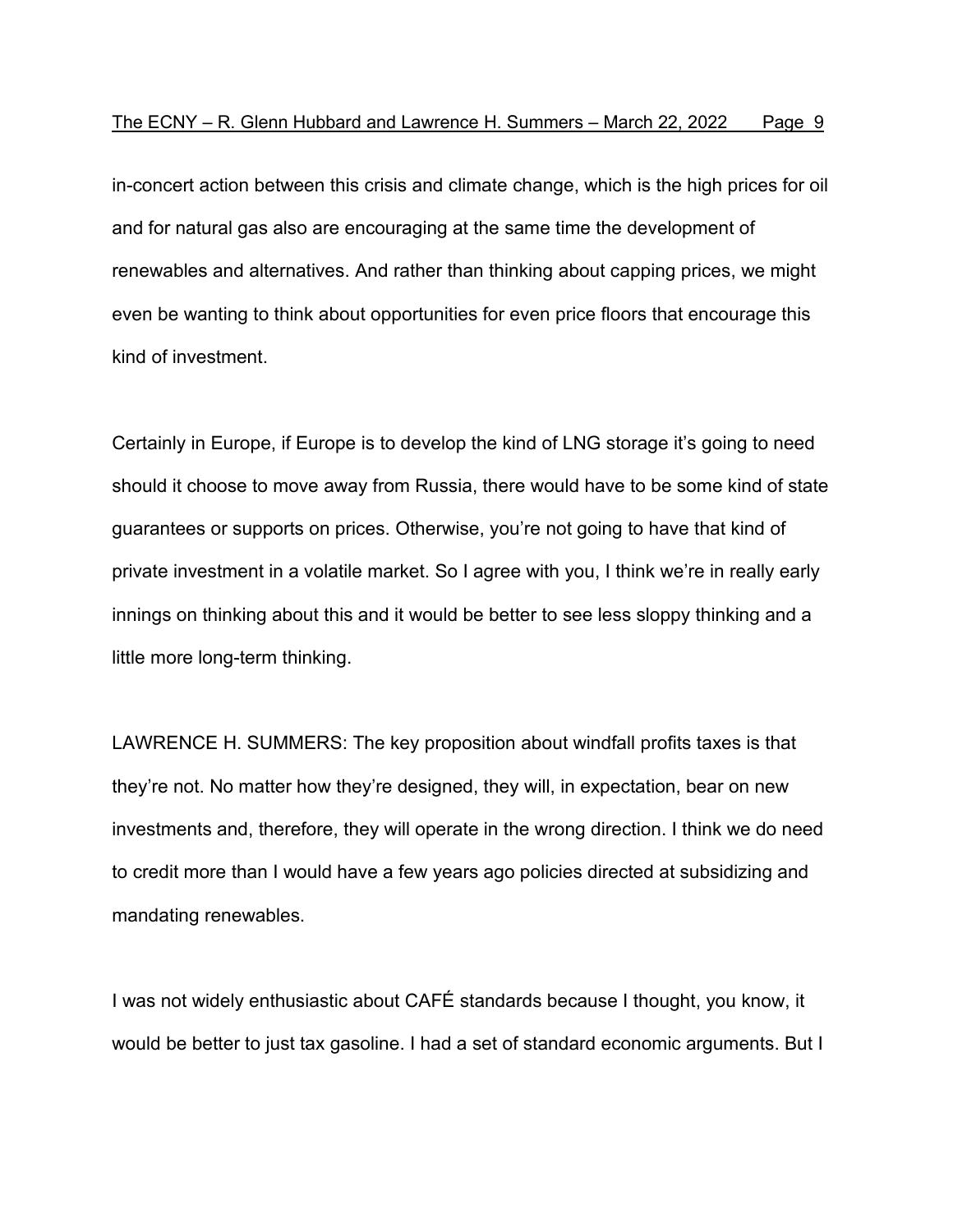think if one looks back at CAFÉ standards, what one should say today is two things that I underestimated at the time. The first is that when you mandate that people do something, they figure out how to do it. And so they had a substantial technology forcing impact and compliance ended up being far cheaper than was generally believed even by the advocates at the beginning of the last decade. And the second is that we are more insulated from what is happening right now because we can drive much further on a mile of gas and that would not have happened without the CAFÉ standards.

So I think we need to be very open to the possibilities around subsidy policies and regulatory policies directed at what I think are the twin pillars of addressing these problems – clean up electricity and electrify as much as you can. And I think that those two mantras are now larger in my thinking relative to just get prices up than would have been the case some years ago.

R. GLENN HUBBARD: I agree with you certainly that standards like CAFÉ are a much better idea than specifying techniques and ways to comply. And I do think that this is going to have to be a menu of choices. While I certainly favor, I suspect you do too, the introduction of a carbon tax, I think it's unlikely in the near term or maybe even the medium-term political environment. And so some mixture of tax policies, subsidies, regulatory policies are probably necessary, both for energy and for climate.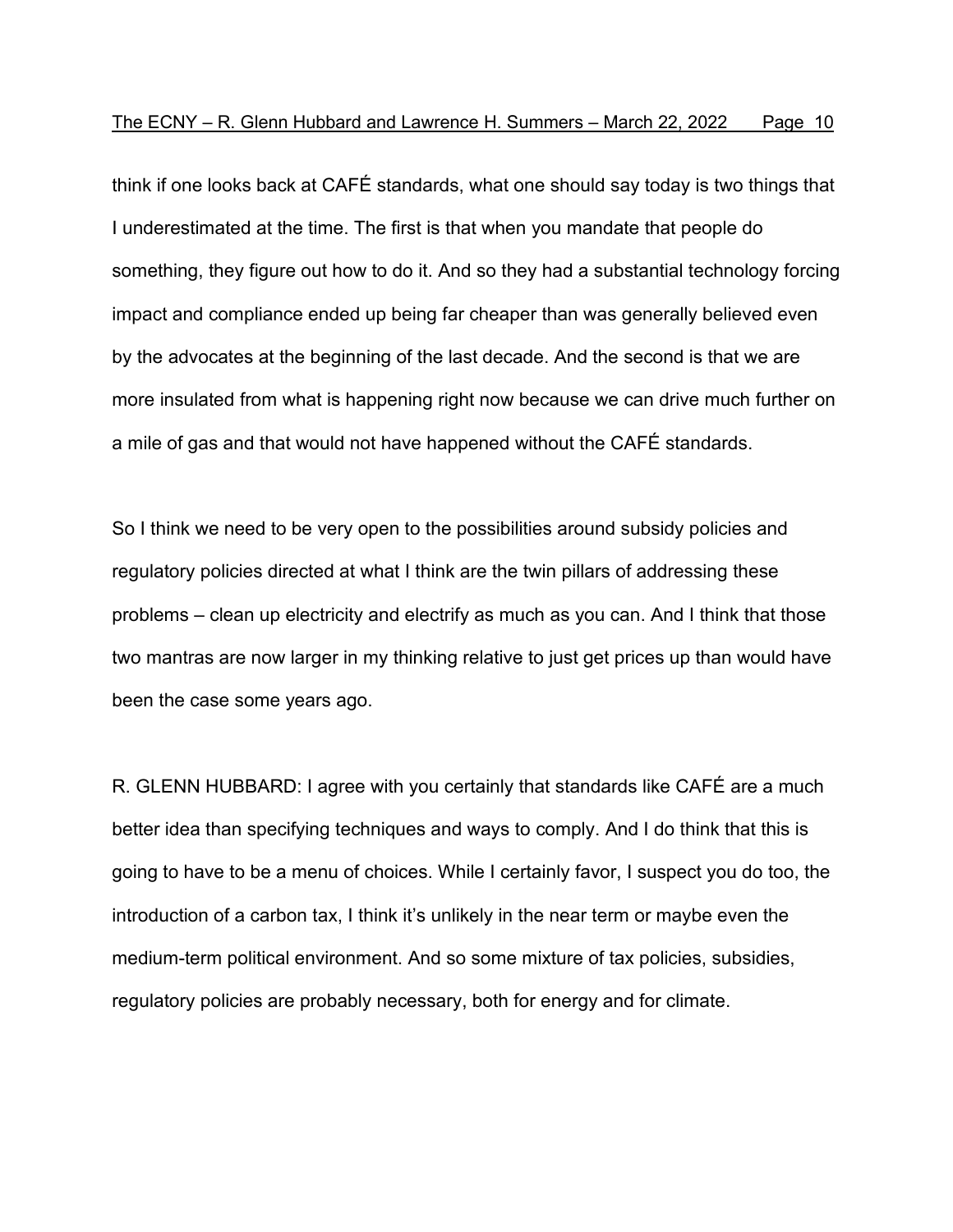I do want to pivot, though, to inflation, something that both of us have been talking a lot about. And I would note that only a year ago the FOMC's median dot suggested basically no rate increases essentially until about 2024. Inflation, of course, actual inflation has been running very high no matter how you measure it, CPI, PCE, Fed measure of PCE, PPI, it doesn't matter.

And if you look at estimates, at least consensus estimates, for this year and next year, it's still running very high. Yesterday, the Fed Chair gave remarks which could be a pivot, it could be St. Paul's conversion on the highway, I'm not sure what, but a much more vigorous discussion of inflation. And, as I was saying to you before we started, I reached into my drawer to pull out – I don't know if the audience can see it – a genuine Whip Inflation Now button from the Ford White House, which was a period in which we blamed almost everything for inflation except its true underlying causes. So because this is such a big topic, I want to peel the onion slowly here. Let's start with just, what is the inflationary outlook? And how behind the curve is the Fed?

LAWRENCE H. SUMMERS: I think the inflation outlook is pretty grim and I think the Fed is a fair amount behind the curve. There are lots of ways of analyzing inflation. Here's one that I like to use. Look at what's happening to wages since ultimately wages are the primary cost in the business and since wages take out used cars and semiconductor chips and oil and wheat and what have you. So wage inflation is, in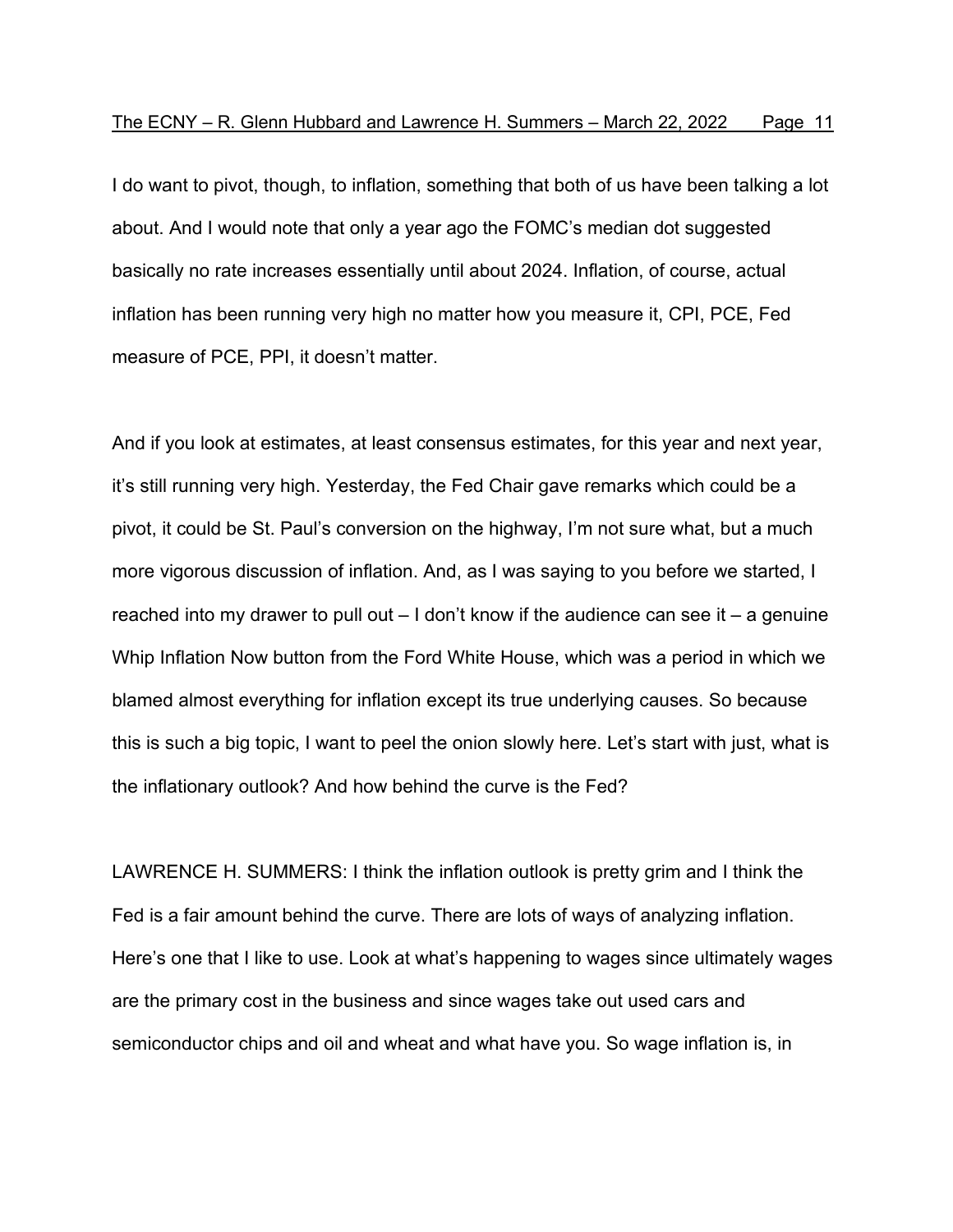some sense, the ultimate core measure of inflation.

You look at what I regard as the best wage measure, the Atlanta Fed's measure, which looks at the wages of the same worker today and 12 months ago. So you're not confusing yourself by saying that wages have gone down because a lot of teenagers got hired. And you look at that measure weighting, so if there are more men in the population, you weight by more men, and if there are more older people, you weight by more  $\blacksquare$ . That number is currently running at 6½% and has been accelerating at about 1% a quarter. At this moment, the labor market is, as Jay acknowledged yesterday, far tighter than we've ever seen before if you look at job openings relative to the number of unemployed people. And it's predicted to get substantially tighter over the next six months. So in my view, that 6½% wage inflation is much more likely to rise to 7% or more.

How do you get from wage inflation to price inflation? In the short run, the relationship is kind of volatile because oil prices might go up or down or used car prices might go up or down. But in the medium run, price inflation is equal to wage inflation minus productivity growth. Productivity growth is in the range of 1 or 1½, possibly 2%. So if we're going to be at roughly 7% wage inflation, we're going to be at roughly 5% product price inflation. And the only way to break that arithmetic is to argue that we're going to have a slowdown of wage inflation.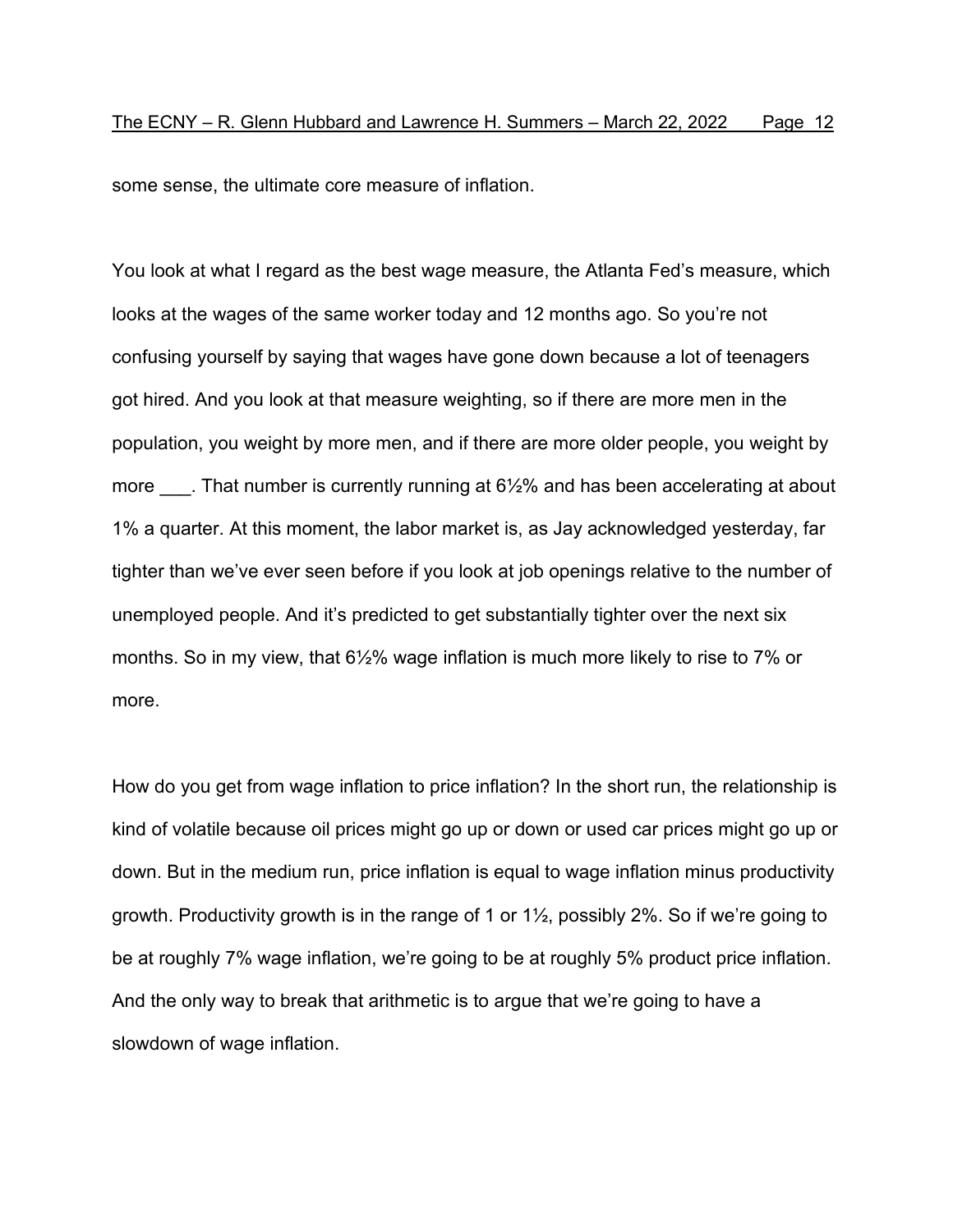Now, one place where in an otherwise strong speech, I thought the Chairman went wrong yesterday, was he explained how, for various reasons, the Fed expects labor force participation to increase. Now it's true, if labor force participation increases and that leads to an increase in unemployment, that will lead to restraint on wages. But if labor force participation increases and that leads to an increase in employment, which is what the Fed is forecasting because they're forecasting 3½% unemployment forever, if that's what happens, then more people will be working and more people will be spending and there will be no positive impact on inflation. So I start by looking at the labor market and saying the labor market is pointing to inflation out of contact with the 2% target.

Then the second thing I say is, is the Fed behind the curve or ahead of the curve? And here I think the Fed makes another analytic mistake in some of its statements. Much attention has been devoted to the concept of the neutral rate. And the idea is that there's some neutral rate of interest and if you raise interest rates above the neutral rate, then you're restraining the economy. If you reduce it below the neutral rate, then you're accelerating the economy. The neutral rate, though, should be thought of as a neutral real interest rate. That is, as a difference between the nominal interest rate and the real interest rate.

The Fed says we think inflation in the long run is 2% and we think the neutral rate in the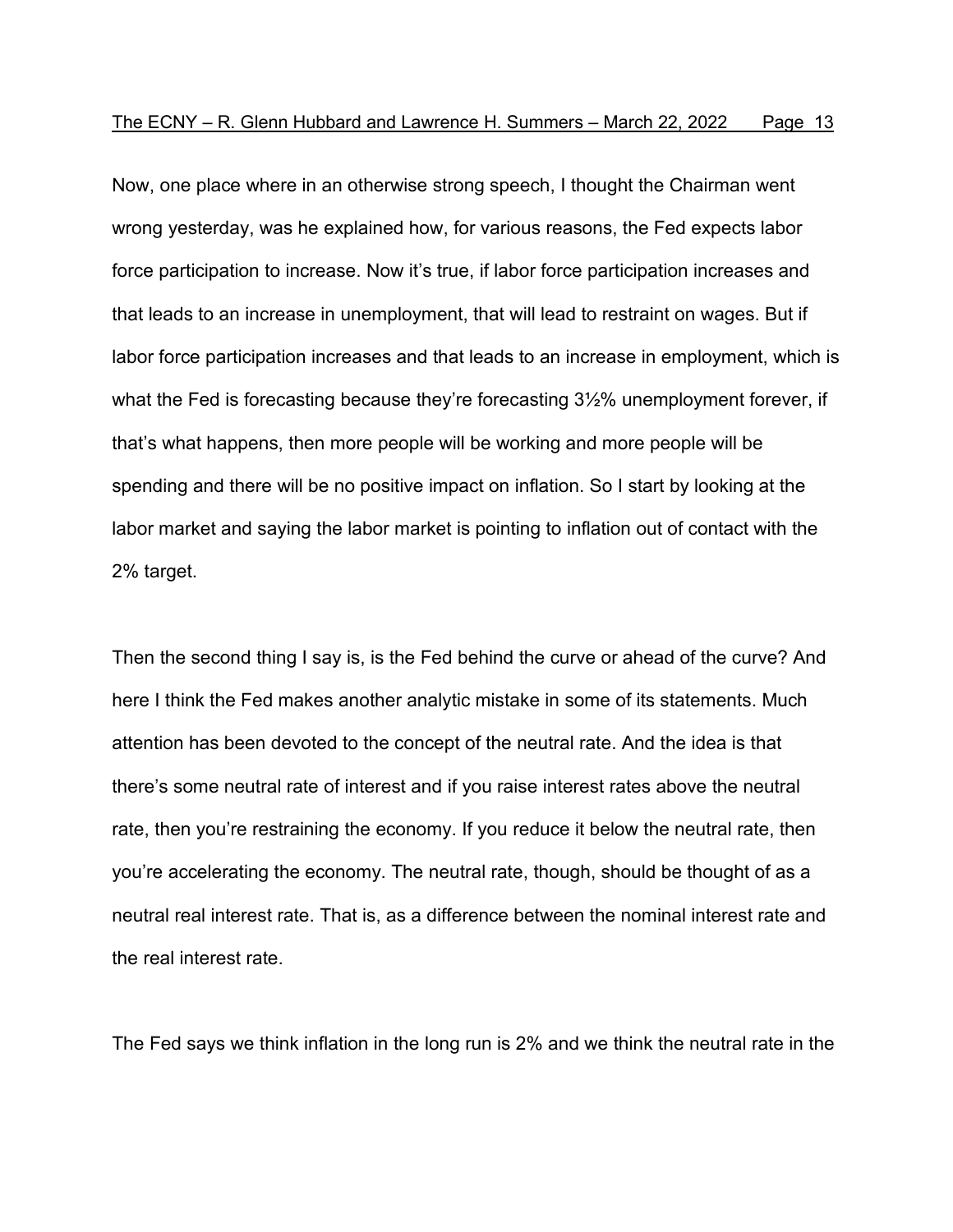long run is 2½%. And then they pat themselves on the back for planning to raise rates above 2½%. The problem is that a super 2½% rate is only above neutral if inflation is 2%. So this becomes "assume a can opener" economics. The right way to think about it is, are they raising real rates above an estimate of the real neutral rate which they think is about half a percent? And if you look at the bond markets, the answer is not close. Not this year, not next year, not two years from now, not five years from now.

So, in my judgment, the Fed is moving in the right direction, but if they want to restrain interest, restrain the economy, they are going to need to raise rates considerably more. It's possible that forces other than monetary policy will create a big downturn. That psychology will be hugely adversely affected by the Ukraine war, that they'll be a break in markets, some of which look bubbly to many observers. And if that is true, we will not need to raise rates as much. But I think the probability that the Fed will achieve the kind of soft landing that it forecasted last week with unemployment at 3½% for the next three years and inflation falling to close to 2%, I think that is way, way odds off.

R. GLENN HUBBARD: I would agree with that. If you think about sort of pre-February 24<sup>th</sup> world, I think it was fair to characterize the U.S. economy as being in an inflationary boom. The consensus real GDP growth at that time was sort of in the mid-3s. Even looking at oil price effects of the terrible events in Ukraine and the geopolitical fallout, that alone isn't enough to change those numbers materially.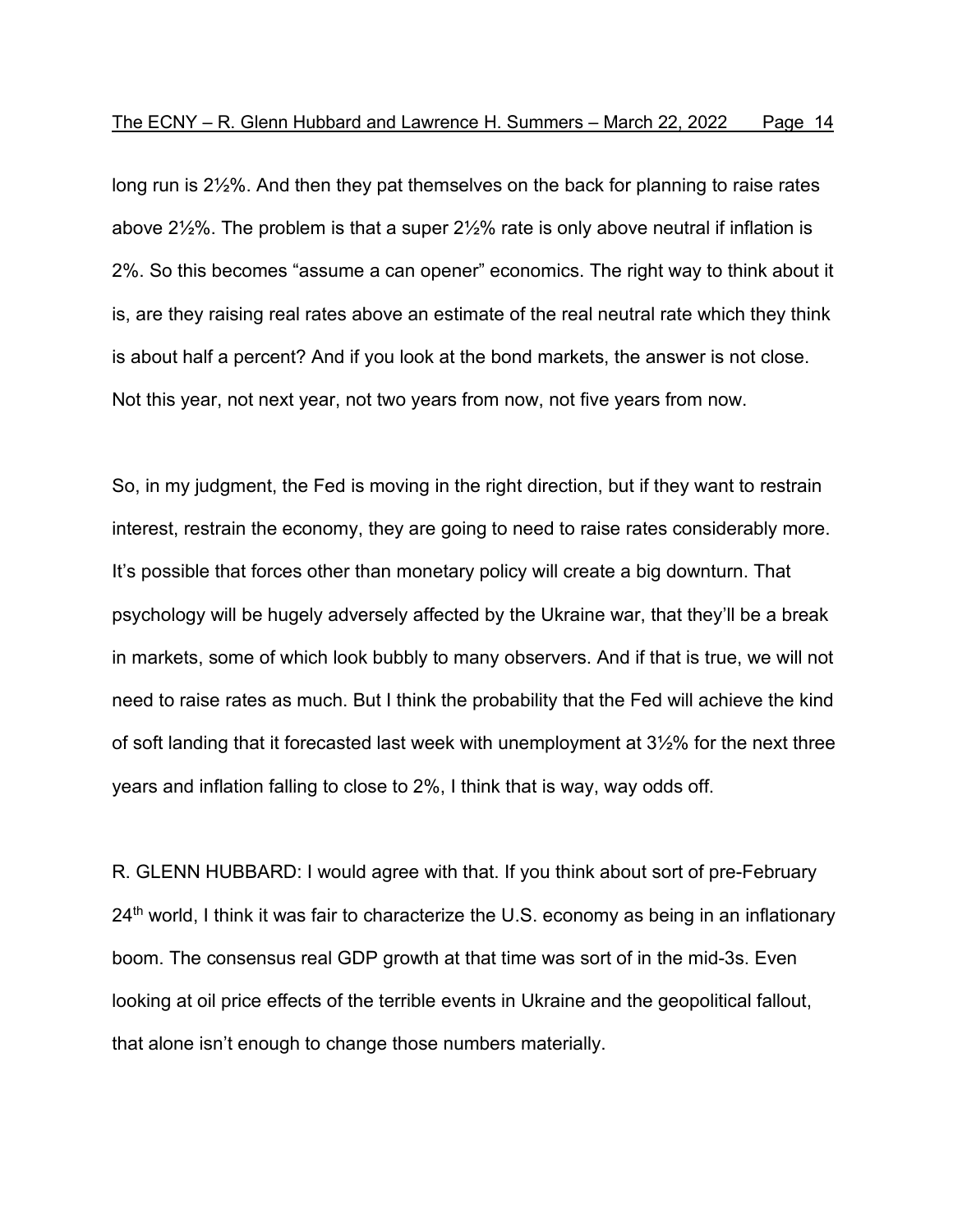The issue for the Fed, I think, and you articulated this very well, is, was inflation ever transitory in the sense in which I think the Fed must have meant it, which is that it would roll over on its own. The staff forecasts would seem to suggest that, that basically there's going to be something that brings everything back into line, whether it's financial market normalization or something else. But I agree with you that that seems very, very unlikely.

But there seems to be a confusion, even sometimes in markets, between people who talk about changes in rates and levels in rates, levels of rates. So, you know, just saying the Fed should raise rates, well, that's an argument about a level, a change. But raise them to what? And, as you said, if you're going to have even a neutral real rate of interest, we're very unlikely to get that far. And I guess, I had another thread there, but I wanted to ask you what do you think the likelihood is that the Fed could raise rates enough to get to sub-par growth but not a recession? In other words, take that pre-Ukrainian consensus, is it possible for the Fed to do the right thing and get growth down to, say, 1 to 1½% but not a recession, and bring inflation and inflationary expectations down?

LAWRENCE H. SUMMERS: I think anybody who has watched the last couple of years or anybody who has been around for a while knows that the answer to the question, is it possible, is yes. So I'm certainly not going to say it's impossible. Here's the problem. I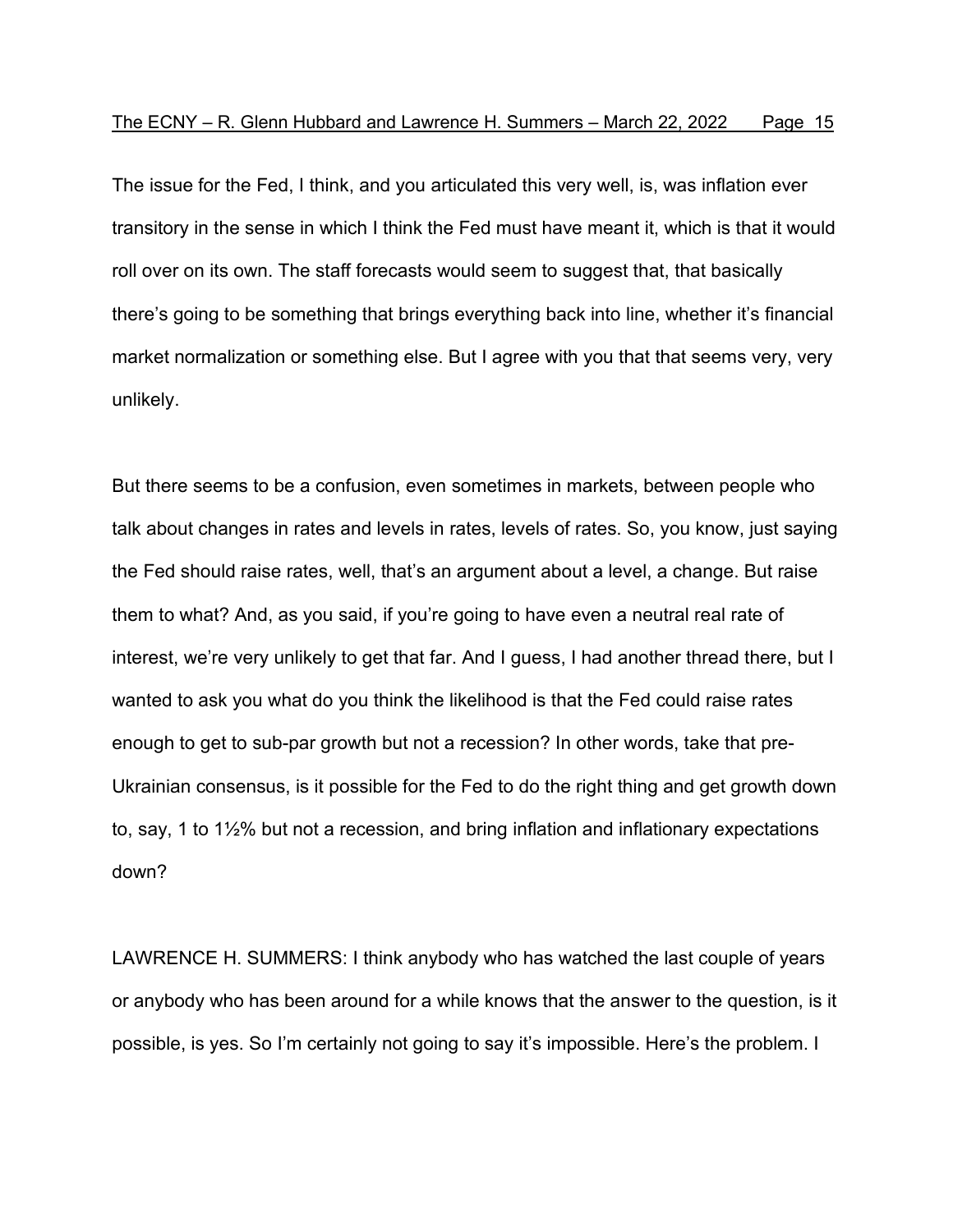think it's very unlikely. I think it's very unlikely for two separate kinds of reasons.

One, it's like my trying to hit a golf ball to a green that's only ten yards deep. I just don't have the precision to have a very high probability of success. That's the first point. And the second and more fundamental point is if you think about a reduction in growth to, say 1%, it's plausible that after two years, that would raise the unemployment rate to 4½% . And I don't know why anyone would think that 4½% unemployment for a year or two would be sufficient to bring underlying wage inflation down from the 6, 7% range to the necessary 3, 4% range. I think that the shiny object of the supply shocks has been diversionary for many people. And if they kept their eye on what was going on with wage behavior, they would have a clearer sense of the gravity of our situation.

You know, Glenn, the Chairman yesterday in, I had last week been very skeptical of soft-landing theory, and the Chairman – not related to anything I said, I'm sure – took on the soft-landing idea yesterday. And he cited work suggesting that in 1994 and 1984 and 1965, we had had soft landings. I have studied those episodes and I certainly don't think they are probative for today. In none of them did we have inflation remotely approaching current levels nor did we have labor market tightness remotely approaching current levels. And in all three of them, the Fed had an explicit policy of preemption of inflation.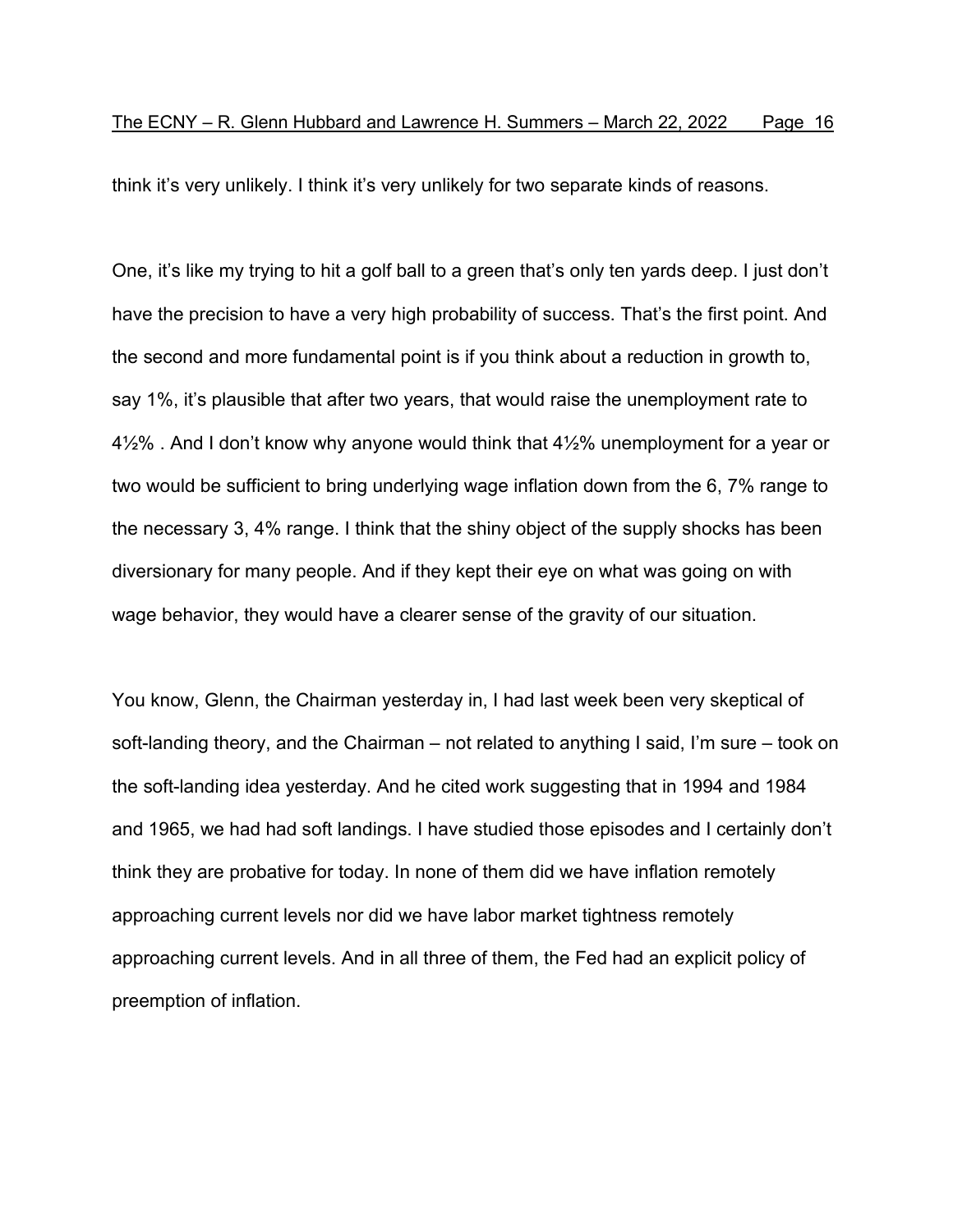It had an explicit policy of anticipatory action before there was an inflation problem. In what I think will be remembered as a historic blunder, the Fed in 2020, in August of 2020, renounced the idea of preemption and indicated that it would under no circumstances raise rates until the inflation rate was above target. And even if the inflation rate was above target, they would not raise rates until it had been established that the economy was at full employment and that the definition of full employment was not just a conventional definition of full employment but was one that recognized the particular non-monetary issues of a variety of groups within the society.

So whatever could be said that a soft landing was achieved in 1965, 1994 and '84 was coming from a philosophy and approach that had been renounced and was not the one that has been pursued by this Federal Reserve. I mean to use an analogy from a different sphere, there are hikes of choice and hikes of necessity, just as there are wars of choice and wars of necessity. Soft landings are preceded by hikes of choice. We haven't had any hikes of choice. We have had belated hikes of necessity. And I don't think we have any examples of belated hikes of necessity being associated with soft landings.

R. GLENN HUBBARD: I agree with at least two of the three examples you cite from the Chair's speech on '84 and '94, the Fed certainly had significant credibility based on another approach. It's certainly possible that the central bank is very credible to try to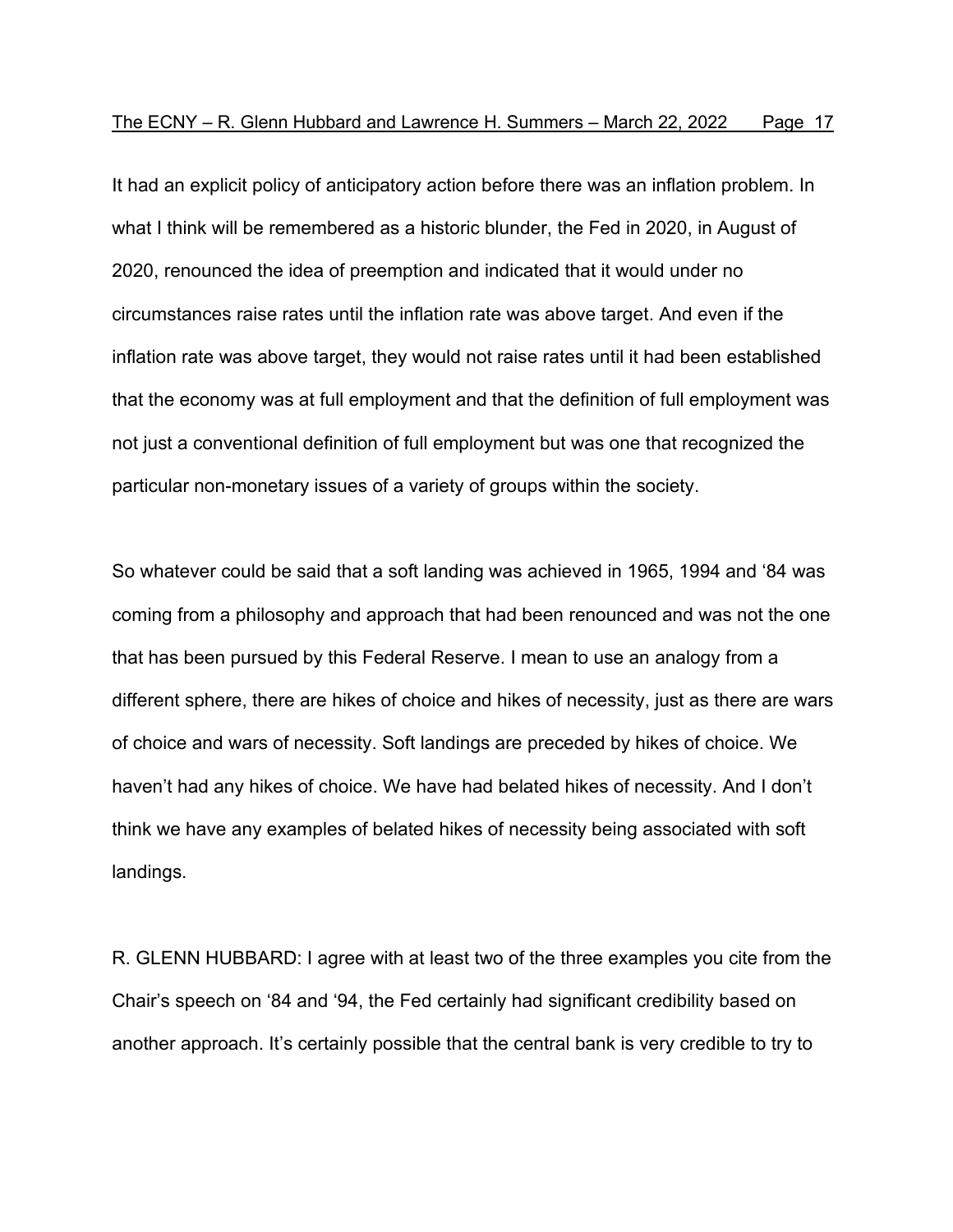roll back expectations quickly, but as the Volcker episode showed, getting your credibility back is very, very hard. I wanted, though, to segue to markets that seem to have a different view. So if I look at, let's say 10-year yields, they have certainly risen, but not to the point where market participants appear to be seeing very high and rising rates going forward. Thoughts?

LAWRENCE H. SUMMERS: So I think it's a good and fair question, Glenn. It's a question we've discussed on the predecessors of these calls. And on the previous calls, I've said that I'm not in the business of giving investment advice, but if I was I'd probably be recommending bond puts. And that would be among the 51% of my views that have turned out to be right over time. So I think we've still got some distance to go in terms of the level of yields.

I think in a different sense, markets are actually bearing out our views that the Fed forecast is not going to happen, is not going to work out. I think the right way to read markets is as saying that the Fed is going to push us into recession and therefore inflation is going to be in control. And the evidence for that is that if you look at the forward yield curve, that is the projection of where the yield curve will be six months or a year from now, it is projecting as inverted, which is a traditional market indicator of an expectation of recession.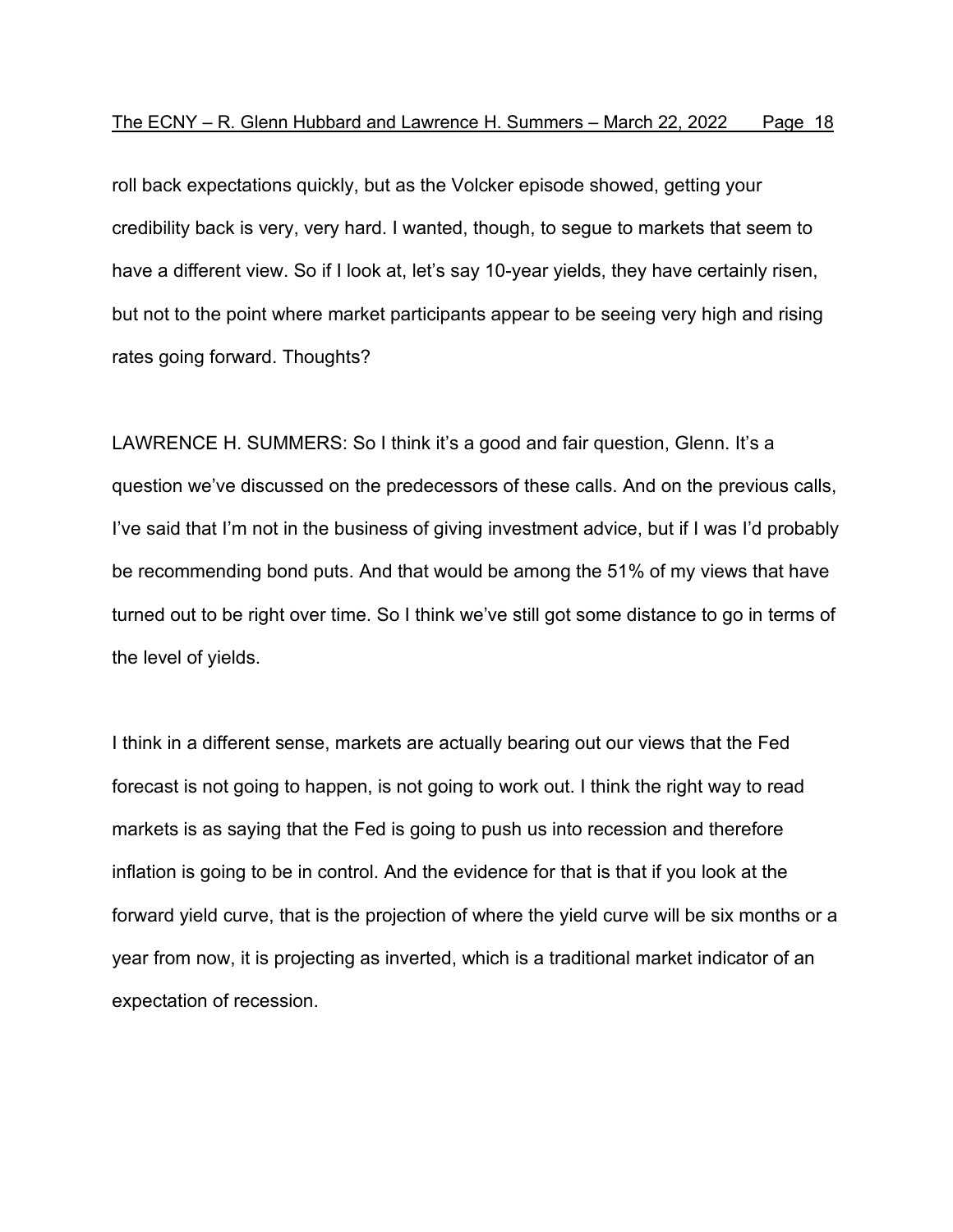So I think the anomaly in the pattern is that the market's view is that the Fed is going to push us into a recession. There are two oddities with respect to that. One is I don't think that view is as present in equity markets as it is in debt markets. And that's something that equity investors need to consider. The other is that I'm the guy who was a big fan of the secular stagnation doctrine. And the essence of the secular stagnation doctrine, as you know, was that the neutral real rate was very low. So I'm sympathetic to the idea of a very low real rate.

And the corollary of that is you don't have to raise rates that far to push the economy towards recession. But what's being priced into markets is a kind of secular stagnation on steroids view. It's a kind of view that you can push real rates up to negative 1% and if you push real rates up to negative 1%, that will be enough to push the economy into recession. That seems to me, even as a proponent of secular stagnation, to be a surprisingly aggressive view.

So, yes, I'm surprised by what's happened in markets. I think that so far markets have seen yields rise much more rapidly than was priced in. And so the view that markets were wrong has been correct. I think my instinct is that that will continue to be the case, but every investor has to make their own judgment.

R. GLENN HUBBARD: Yes, I agree with that. The only way to make sense of the debt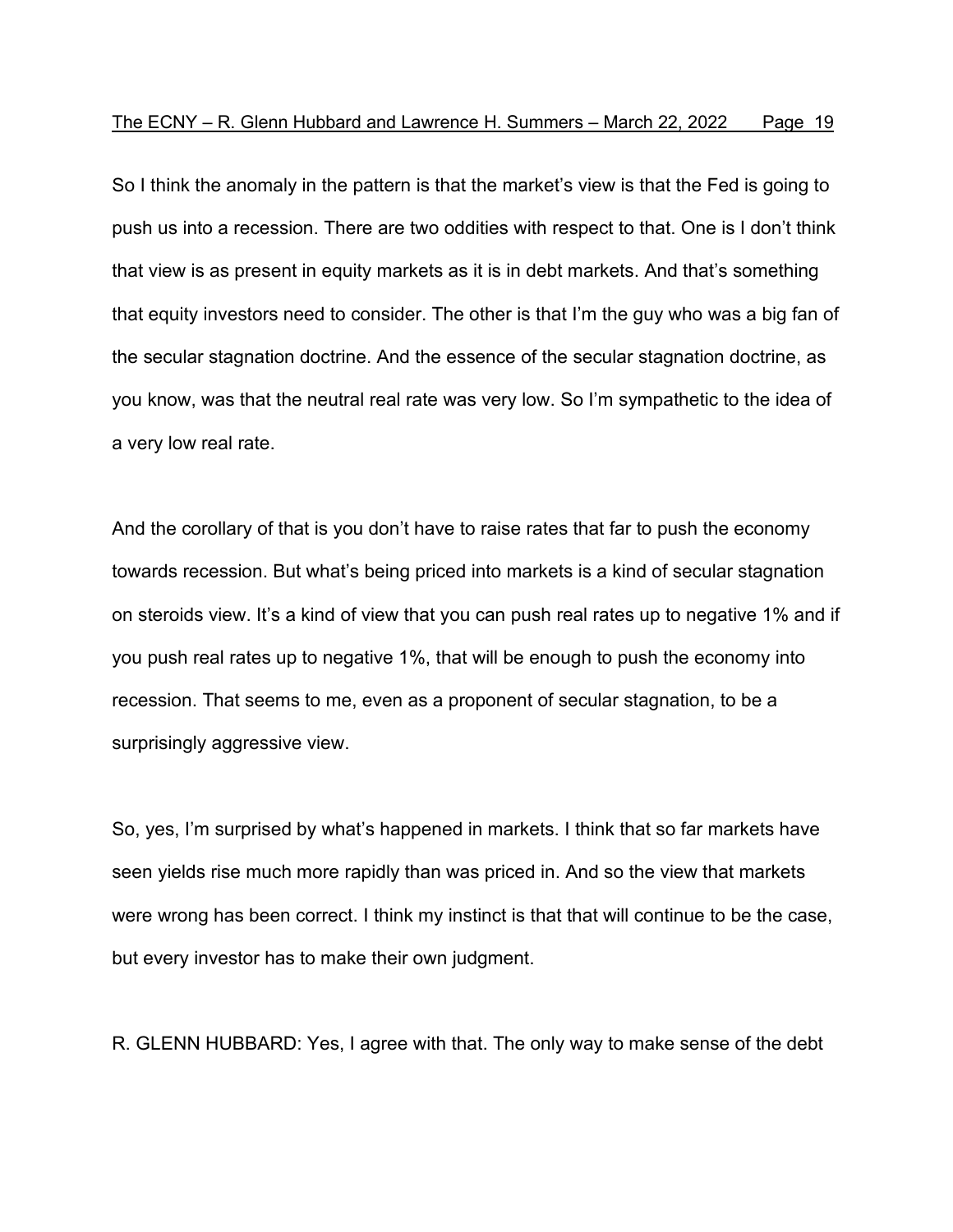and equity markets at the same time would be some sort of view about the Fed rolling over too fast or the economy rolling over too fast for the reasons you suggested. I think that's unlikely. I personally am also worried, going back to my Win button, about modern versions of the Win button. I'll put some out and see what you think too, that this is all just price gauging from everything from food manufacturers to energy companies or its monopoly power rearing its head as if monopolists didn't have a reason to rear whatever power they have at any other time, or even Putin himself. How do you think about those as alternatives to the Fed plus, you know, dare I say it, also fiscal policy being too stimulative?

LAWRENCE H. SUMMERS: Glenn, I think that...(Audio Malfunction)

PRESIDENT BARBARA VAN ALLEN: It looks like he froze. Let us check on his line. Glenn, while we're waiting for him, maybe you want to take a look at the chat box. There are a couple of questions there.

R. GLENN HUBBARD: Yes, okay, I thought it was me. Maybe it was just Larry.

PRESIDENT BARBARA VAN ALLEN: We're checking on Larry.

R. GLENN HUBBARD: Okay, I've just opened the chat and the questions that were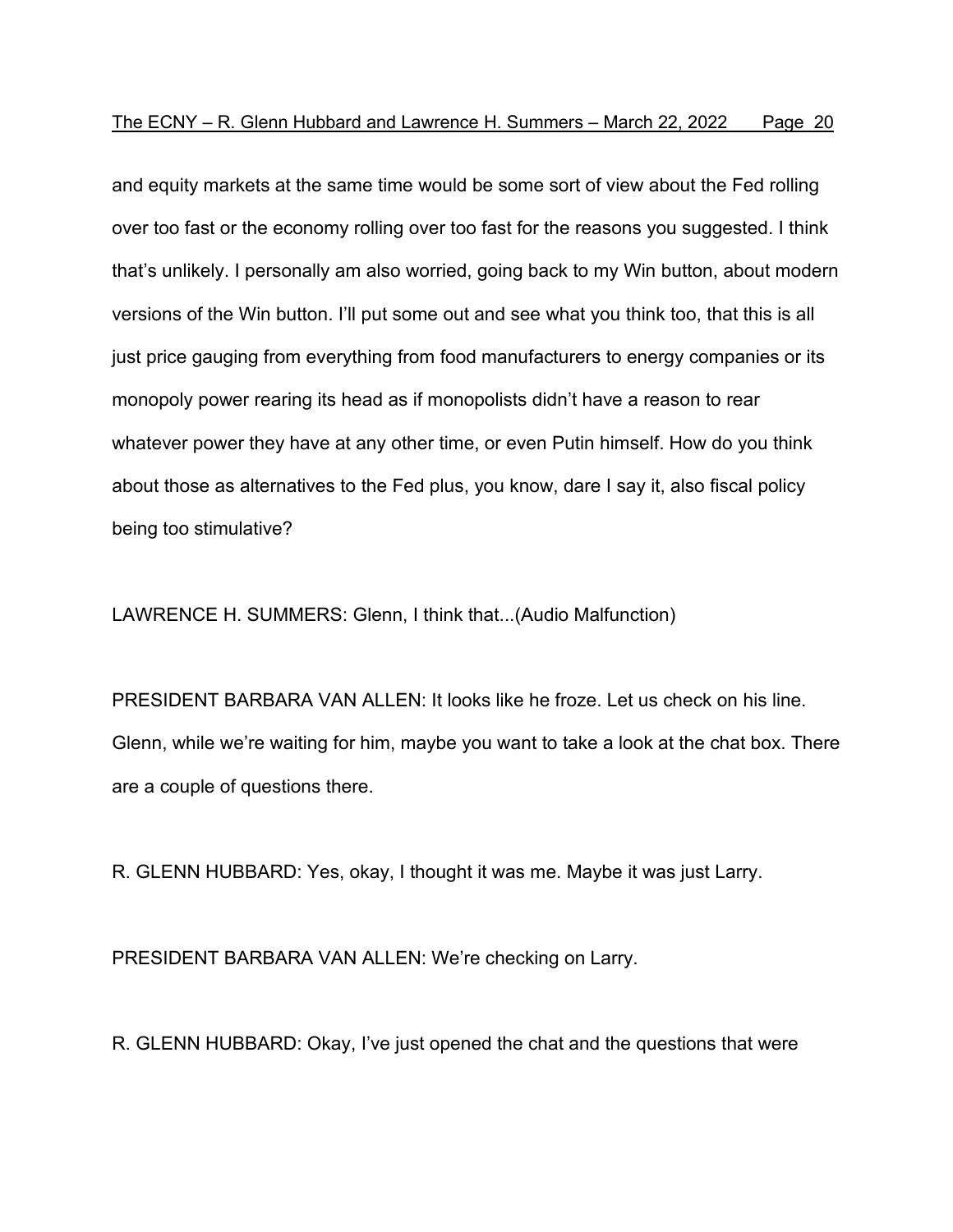there seemed to have disappeared, because I reopened.

LAWRENCE H. SUMMERS: ...is to divert us from what are the real and most fundamental and important problems. So I would agree with you that FTC investigations of the oil industry, presidential statements complaining about the level of gasoline prices, White House blogs about the composition of minor industries, this is all basically foolishness.

On the other hand, I do think that if you go back and you study something that you and I would tend to think was a good thing, the decisions that were led by Alfred Kahn and the administration, Senator Ted Kennedy, and pre-Justice Steve Breyer, around airline deregulation, and you study that, they did derive political momentum from the fact that there was inflation and getting prices down in some sector was therefore a salient and attractive thing to do. So I think that no one should confuse microeconomic policy with anti-inflation strategy, no one ever.

At the same time, I think drawing on the energy provided by inflation to accomplish desirable microeconomic policy is, I think, a legitimate strategy. And I do think there are issues around concentration that we need to address. I wish that the administration would put some more focus on pro-market, less regulatory approaches to reducing prices. What a good time this would be to repeal the Jones Act and reduce shipping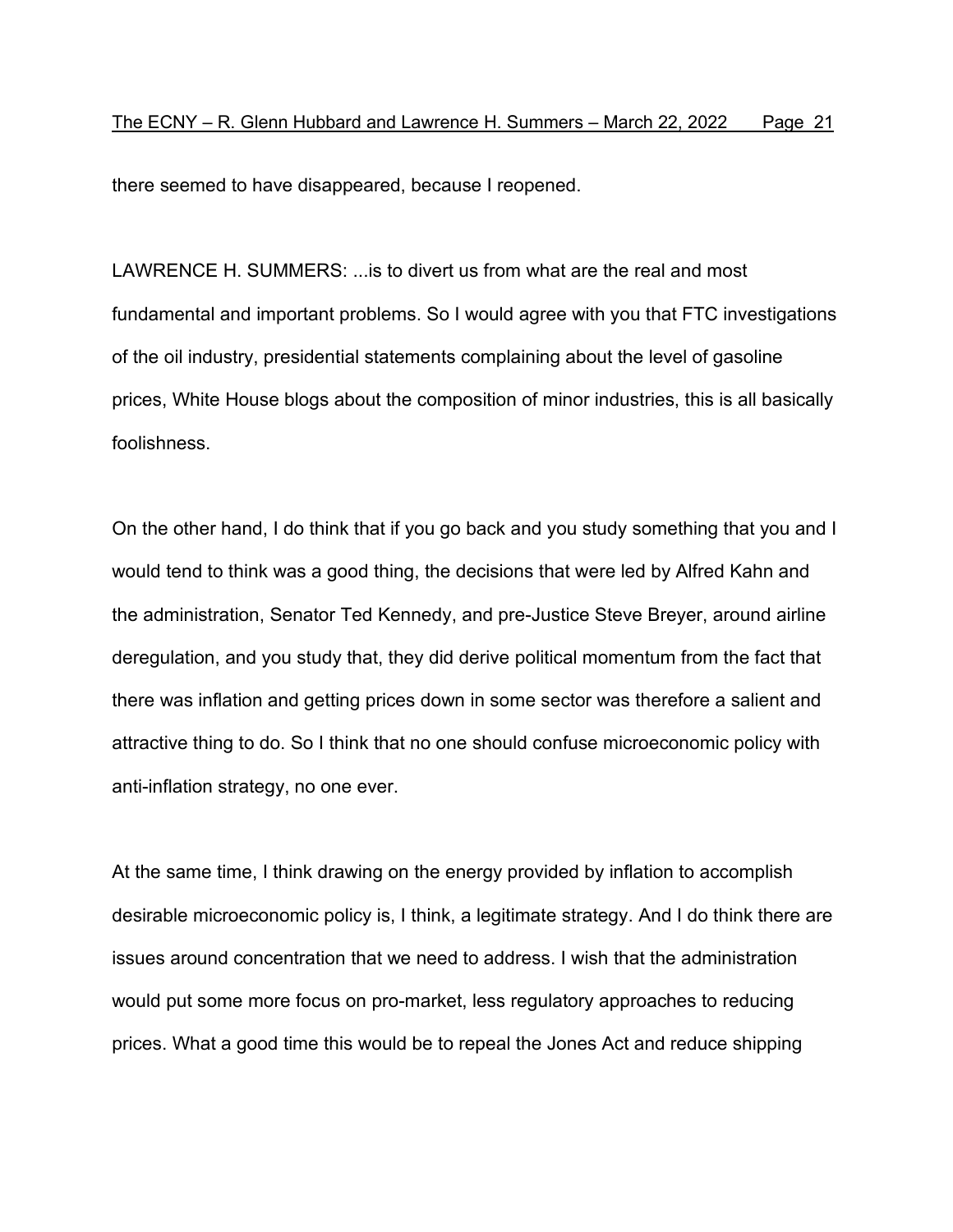costs when there's a shipping cost crisis. What a good time this would be to reform government procurement so that we can purchase less expensively rather than more expensively. What a good time this would be to bring down tariffs which could reduce the price level by 1% or more. So I do think that it's reasonable to have inflation influence microeconomic policy, just not to confuse that with anti-inflation strategy.

R. GLENN HUBBARD: I agree with that. As somebody who has fought against the Jones Act and the Davis-Bacon Act for decades, these are issues. But I want to ask you a couple of longer-term questions that worry me about inflation. One of the reasons that I'm very concerned about high inflation is not just everything we talk about in economics, that high and variable inflation has economic costs, I'm worried about it feeding both the trust people have in institutions and populism in the country. And I wanted to hear your thoughts on that.

LAWRENCE H. SUMMERS: You know, it's a very difficult question. What's clearly true is that dangerous populism and high inflation are correlated. But one would have to be a closer student of Argentine economic history than I am to decide whether Argentine populism caused inflation or Argentine inflation caused populism. My guess would be that there is some of both. But I do think that it is pretty unlikely that we will run a sustained high rate of inflation in the United States without further substantial erosion of trust in government and in social institutions more broadly and more generally.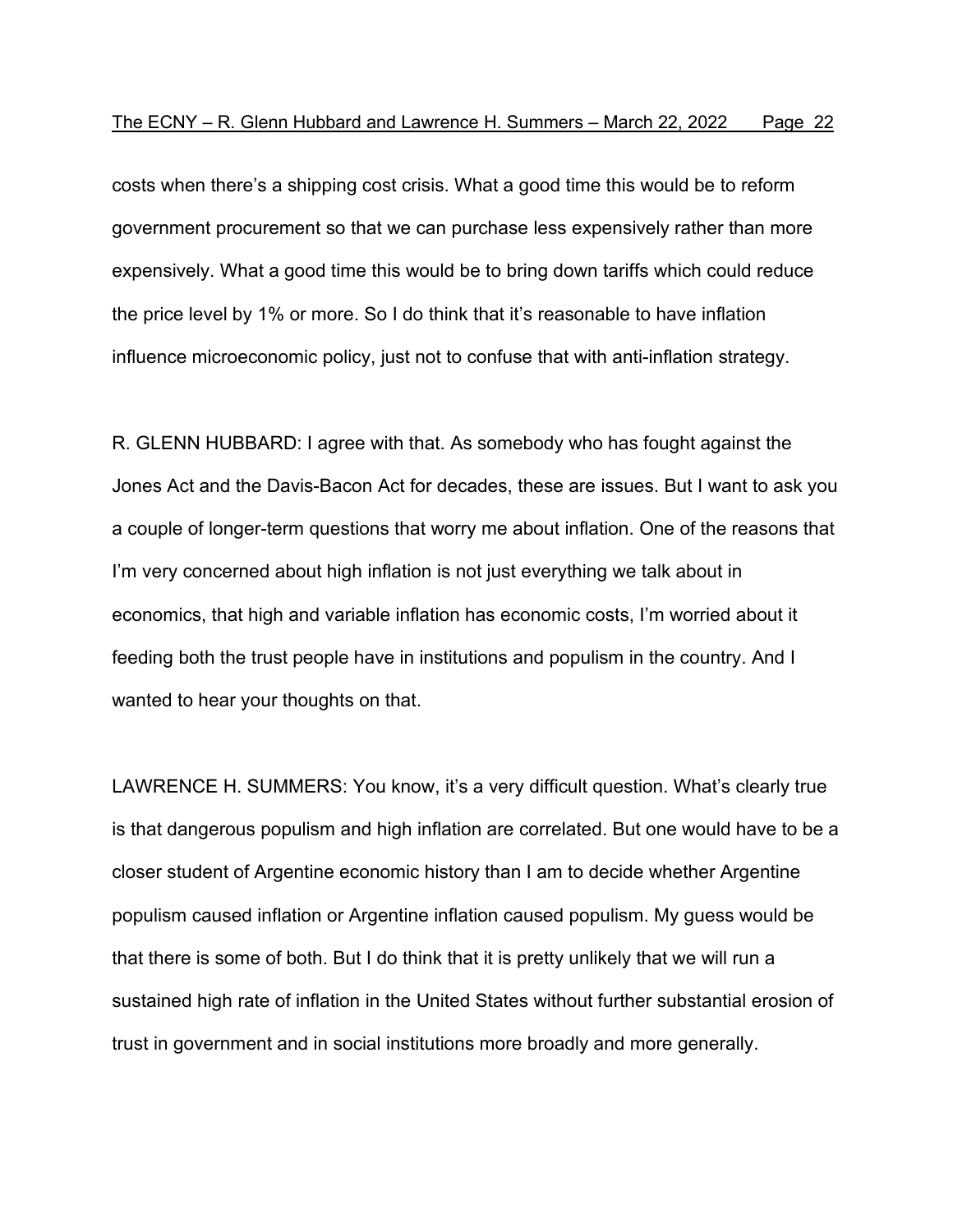And that's why I was so concerned about the excessively expansionary policies that I felt were being pursued through 2021. And I think in many ways we are reaping what was sown during that period because I think that inflation doesn't do much for, does negative things for trust in a society. But I think we also have to acknowledge, Glenn, that recession does very adverse things for trust in society. And so the best way to solve this problem is not to have it. And once you have it, the choices become very difficult. My own instincts are very much on the side that deferring dealing with this makes it that much more expensive and painful.

I think the ray of light in the situation is the point that's made by the most thoughtful critics of the kinds of views that you and I have expressed here today, Glenn. They point out that inflation and inflation expectations for the next twelve months are very high, but if you look at expected inflation starting a year from now, expectations are still relatively low and anchored. And they use that to suggest that inflation may be really quite soluble. I think they're too optimistic.

But I think they do make an important point and the point goes to the urgency of moving rapidly because that gap between short-run inflation expectations and long-run inflation expectations is surely a wasting asset for policy. And the longer we allow inflation to stay high, the more that gap will erode as it did in the 1970s. And so I think that gap constitutes an argument for acting relatively rapidly rather than an argument for deferral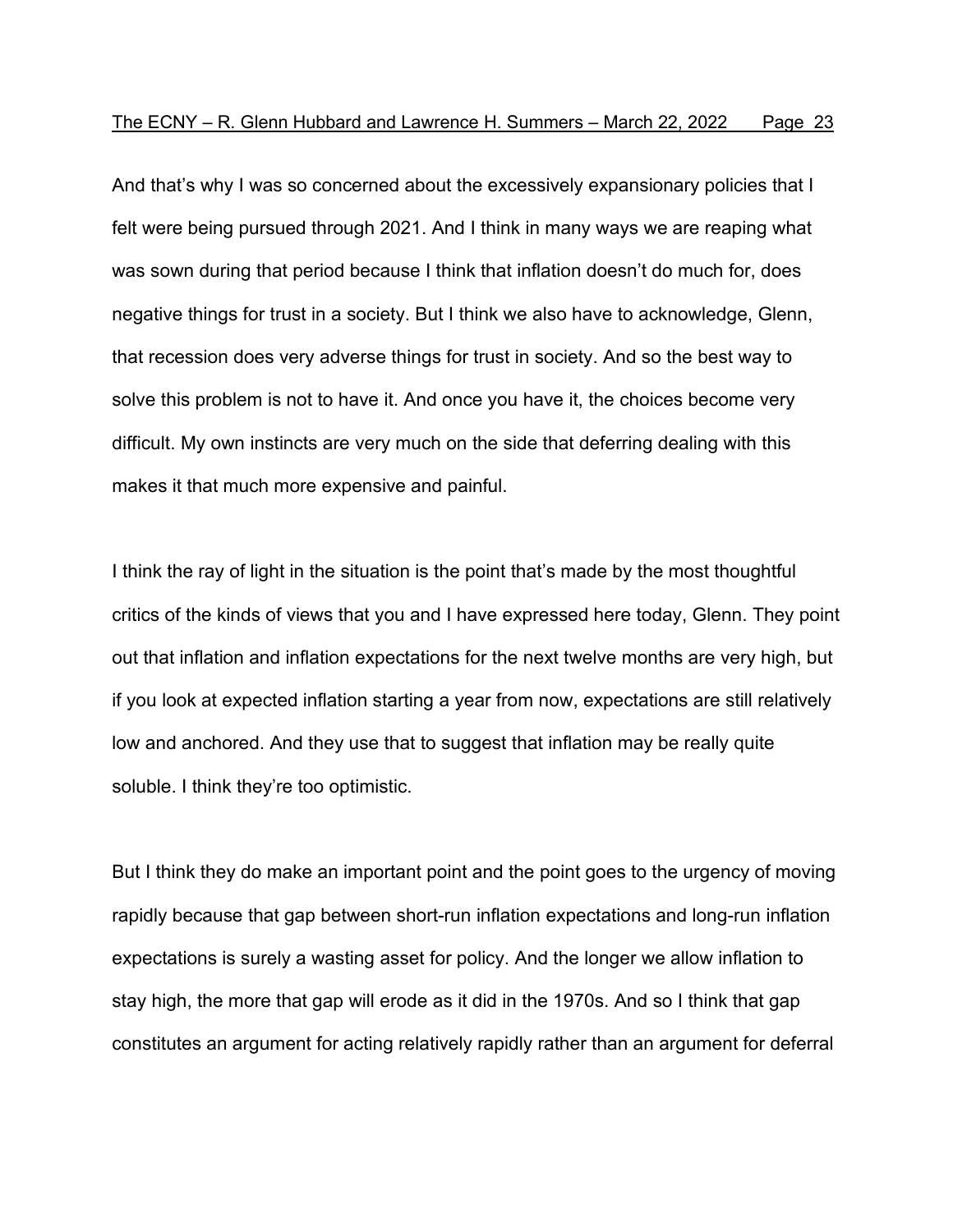and complacency because it's about preserving an asset that we have.

R. GLENN HUBBARD: I think, let me take a break from the FOMC and go to China, if I might. You know, we're focused, because of Ukraine, obviously on Russia's being a military and a nuclear threat, but China, of course, is a far greater economic and strategic adversary for the west than Russia. I wanted to ask and get some thoughts on both near term and long term. So in the near term, sanctioning China strikes me as very different than sanctioning Russia. Russia is a commodity producer with many fewer linkages in world commerce and world financial markets than China, so clearly how hard is it to sanction China?

And then longer term, it struck me, we walked away from an opportunity with the Trans-Pacific Partnership, which never was really about the United States per se. It was about building support and knitting things together in Asia. Do we need to think harder about sanctions for China and how they would work were they necessary? And then what's a better longer-term approach for dealing with China and Asia?

LAWRENCE H. SUMMERS: I wish I had a highly sound answer to that question. And if you can't completely convince yourself, it's hard to convince others. I think that we will find that sanctioning China without burdening ourselves very substantially is really quite difficult. And I think we need to be cautious with respect to our aspirations in that area.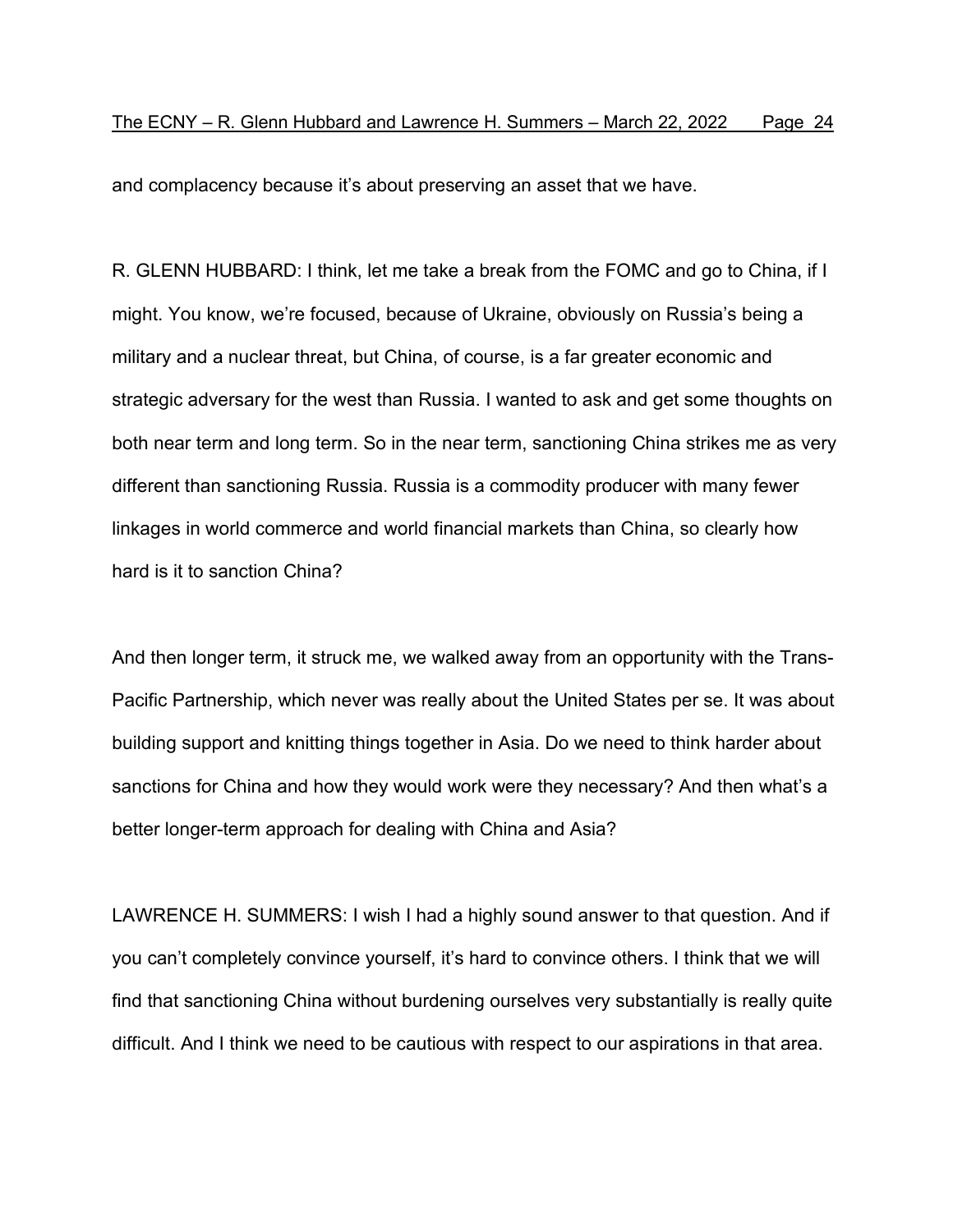My own suspicion, and I can't prove it and it could turn out to be wrong, is that just as the Samuelson textbook was badly wrong in its views about the future of the Russian economy in 1960, and most of the discussions at The Economic Club of New York in 1990 were badly wrong about the prospects of Japan, that there is a tendency towards excessively extrapolative forecasting, that leads us to assume that the Chinese tree is going to continue to grow to the sky.

And as I look at a society where the average woman has only one child, as I look at the magnitude of the real estate and financial difficulties in China, as I look at the magnitude of the challenge associated with a Covid exit strategy in China, I think that China is less of an economic threat for supremacy than many suppose. And I worry that an excessive effort to contain, punish, restrain, threaten and coerce China, will drive China towards a posture of truculent nationalism that will not serve our interests, will not serve Asia's interests, and will ultimately not serve China's interests.

And so I would prefer for us to pursue strategies based on a more limited selection of red lines and focal issues, strategies that place greater emphasis on showing respect for China and Chinese perspectives and strategies that focus on building on our own strengths rather than seeking to tear down China. I think those strategies are more likely to be effective in achieving our objectives. And I worry that for the sake of harmony and a certain measure of domestic harmony we are pursuing policies that are excessively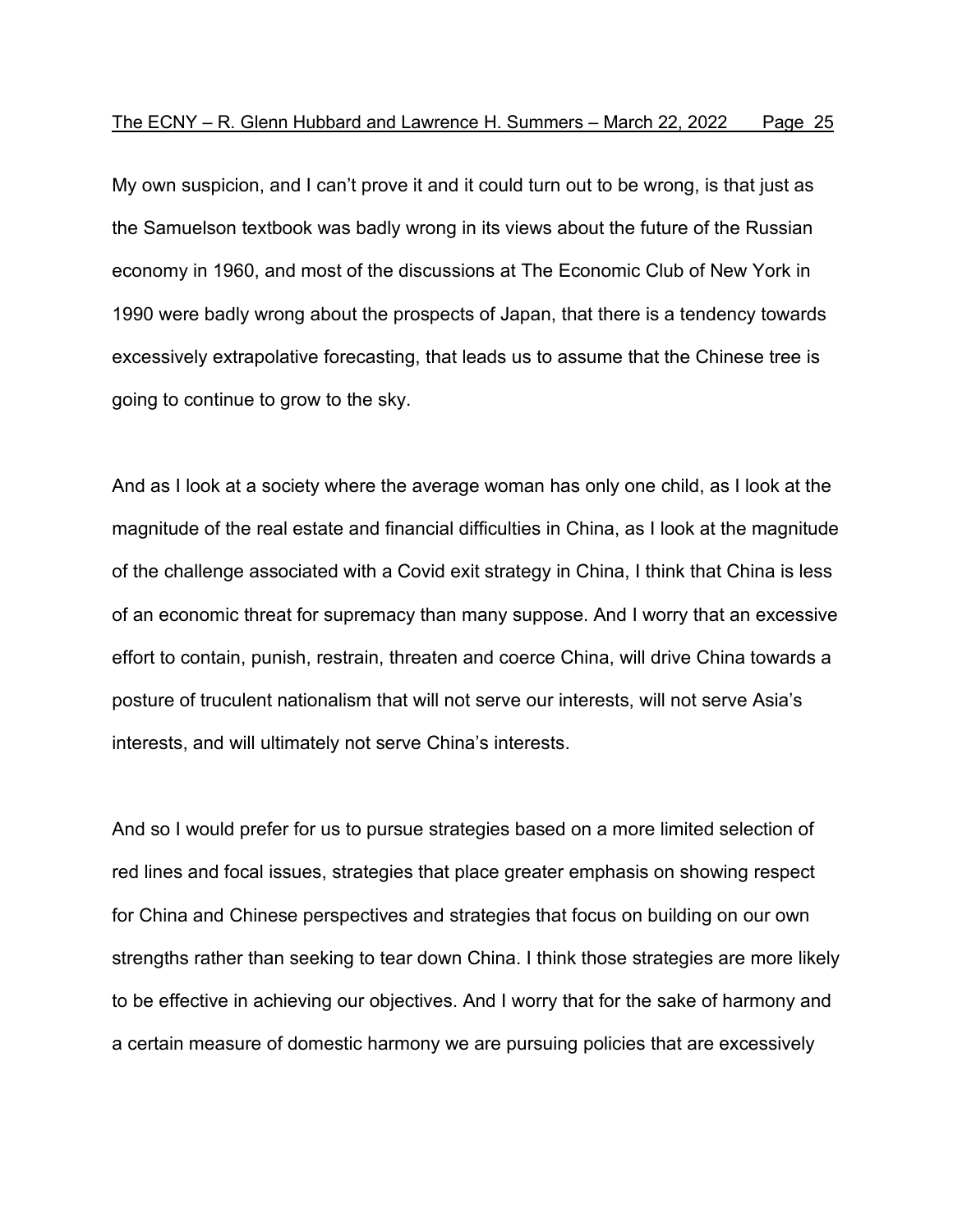alienating to the rest of the world.

I am inclined to agree with you with respect to TPP, but I would qualify that with the observation that a challenge that statesmen have to meet is taking their publics as fast as they can go and not faster. And if we had never launched TPP, it would be much better than to have launched it and then let all our partners down because of domestic politics. And so we need to measure before we cut with respect to purporting to lead the world on bold new trade initiatives.

R. GLENN HUBBARD: I certainly agree with that. China does have very significant longer-run economic challenges. I think people with different areas of expertise than you and I who focus on international relations, that makes them actually worried that it narrows a window for China to try to accomplish something that might not be in our interests geopolitically. I definitely agree that if we are for rebuilding globalization, even regionally, we've got to do more to bring the domestic public along. While it is true that technologically advancing globalization have made this economy, even small economies, much better off on average, that they have certainly left some people and some places behind. And it's very hard if domestic politics doesn't focus there to then, as you say, carry the water for TPP or any other major trade agreement.

LAWRENCE H. SUMMERS: Yes, I think you and I are in the same place on that. I wrote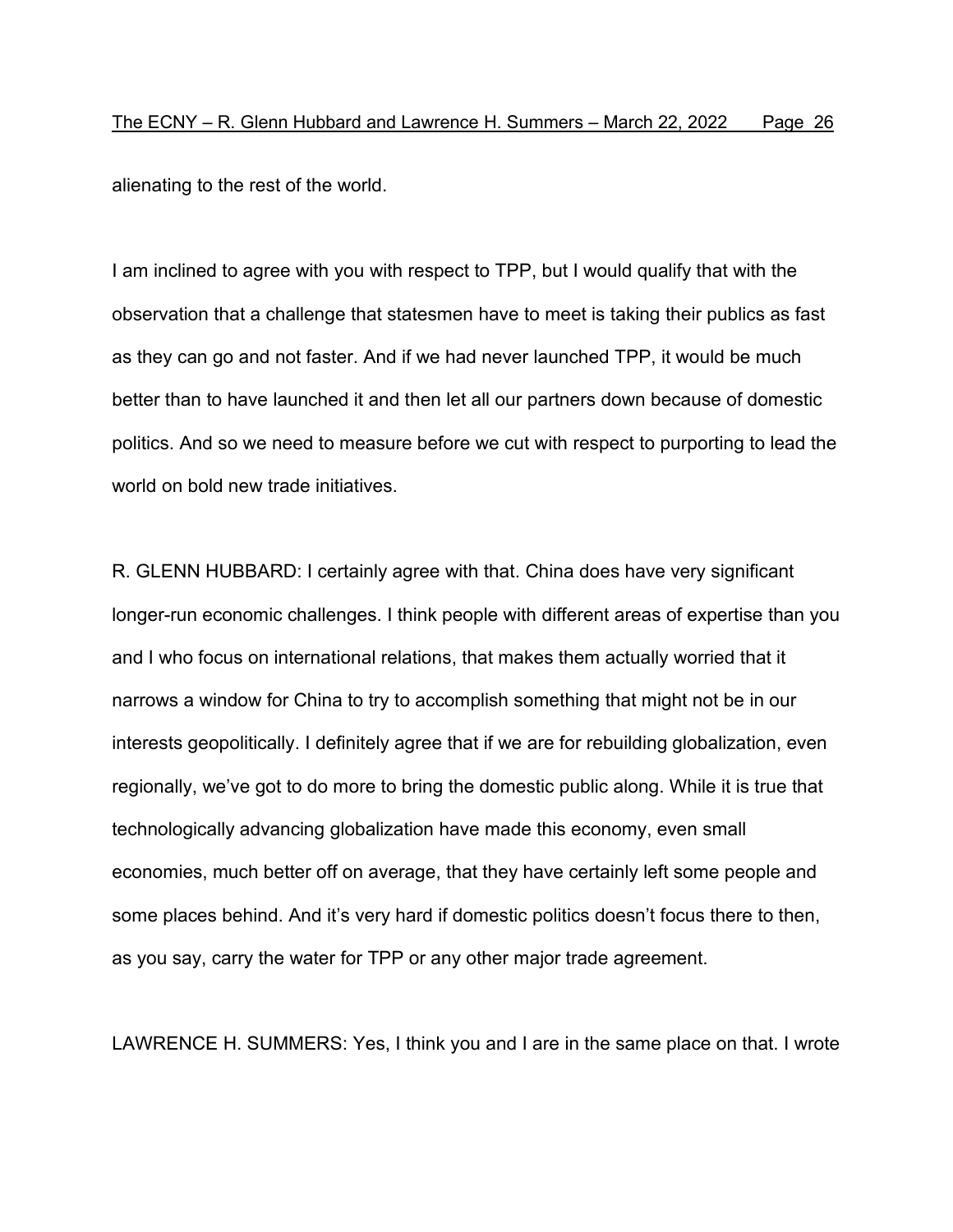some time ago on the topic of place-based policies. And I think that we need to embrace that as a concept much more fully than we have as a, that we have as a country, and if we are to maintain political support for openness.

I also think, and here I have the conviction more than I know what to do on the basis of the conviction, I think there is a tendency in fora like this one for people like ourselves, Glenn, to say, well, you know, there's that wonderful globalization and it's fantastic and it's really great for us. And yes, there are losers and we need to pay off the losers so they'll accept it. And I think our fellow citizens who are more the victims than the beneficiaries of globalization don't like thinking of themselves as losers who need to be paid off.

And I think we need to think about a paradigm other than compensation that will, if we are to bring people along, that drives one towards, to use a distinction that my progressive friends like to use, policies that emphasize pre-distribution rather than redistribution. And many of those policies make me, as an economist, uncomfortable because they seem to involve substantial distortion or substantial and costly interference with markets. But I think we do need to recognize that there's a very large challenge of political economy here.

R. GLENN HUBBARD: I would agree with that, and before Barbara wraps us up. I mean, to me, we should stop using words like transition costs and winners and losers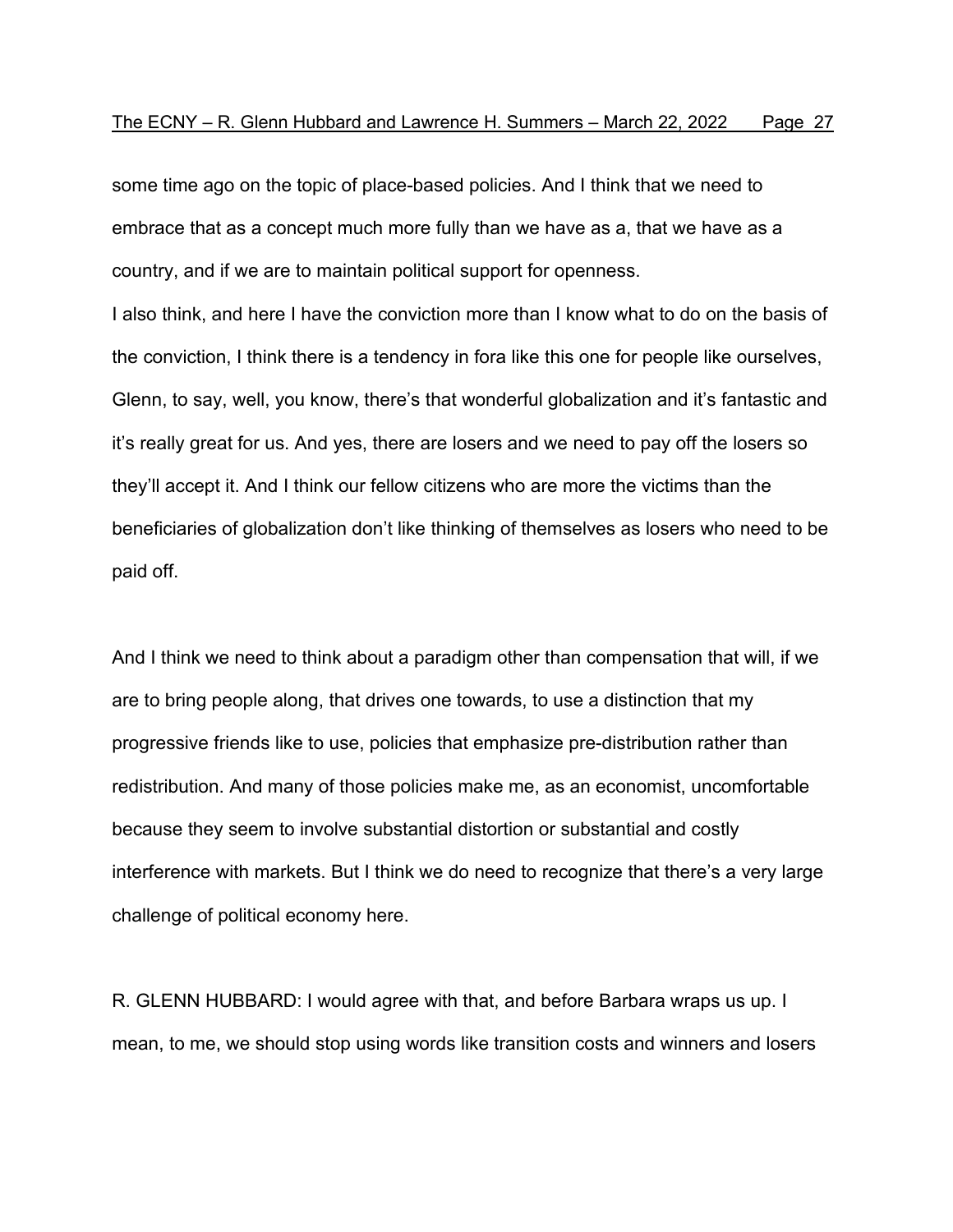and go back to what classical economics taught us which is mass flourishing. But Barbara, I see you're here to give us the cane.

PRESIDENT BARBARA VAN ALLEN: Yes. Well, many thanks to you both. This has just been terrific. The two of you never disappoint. And once again, you've given us a great conversation covering, I think, most of the topics that folks had wanted to hear from you today.

I would like to report that we have many additional speakers lined up this spring, and we encourage you to attend and to bring guests. Next up, we have Esther George, the President and CEO of the Federal Reserve Bank of Kansas City. That's March 30<sup>th</sup>. And then April 4th, Roger Lowenstein who has written a fascinating book on the *Ways and Means, Lincoln and His Cabinet and the Financing of the Civil War*. And he will be in a conversation with Greg Mankiw, another very prominent economist from Harvard, on April 4<sup>th</sup>. On April 11<sup>th</sup>, we have our next in-person/hybrid event and Thasunda Brown Duckett will be joining us, the President and CEO of TIAA. On April 13<sup>th</sup>, we're going to get into supply chain issues with Brad Jacobs, the CEO of XPO Logistics. And that will be, again, April 13<sup>th</sup>. On April 14<sup>th</sup>, we're going to get an update on Covid and the new sub-variant from Dr. Rochelle Walensky, the 19<sup>th</sup> Director of the CDC. We have Charles Evans joining us, and this will be an in-person Signature Luncheon, the President and CEO of the Federal Reserve Bank of Chicago, April 19<sup>th</sup>. We have John Rogers, Chair,